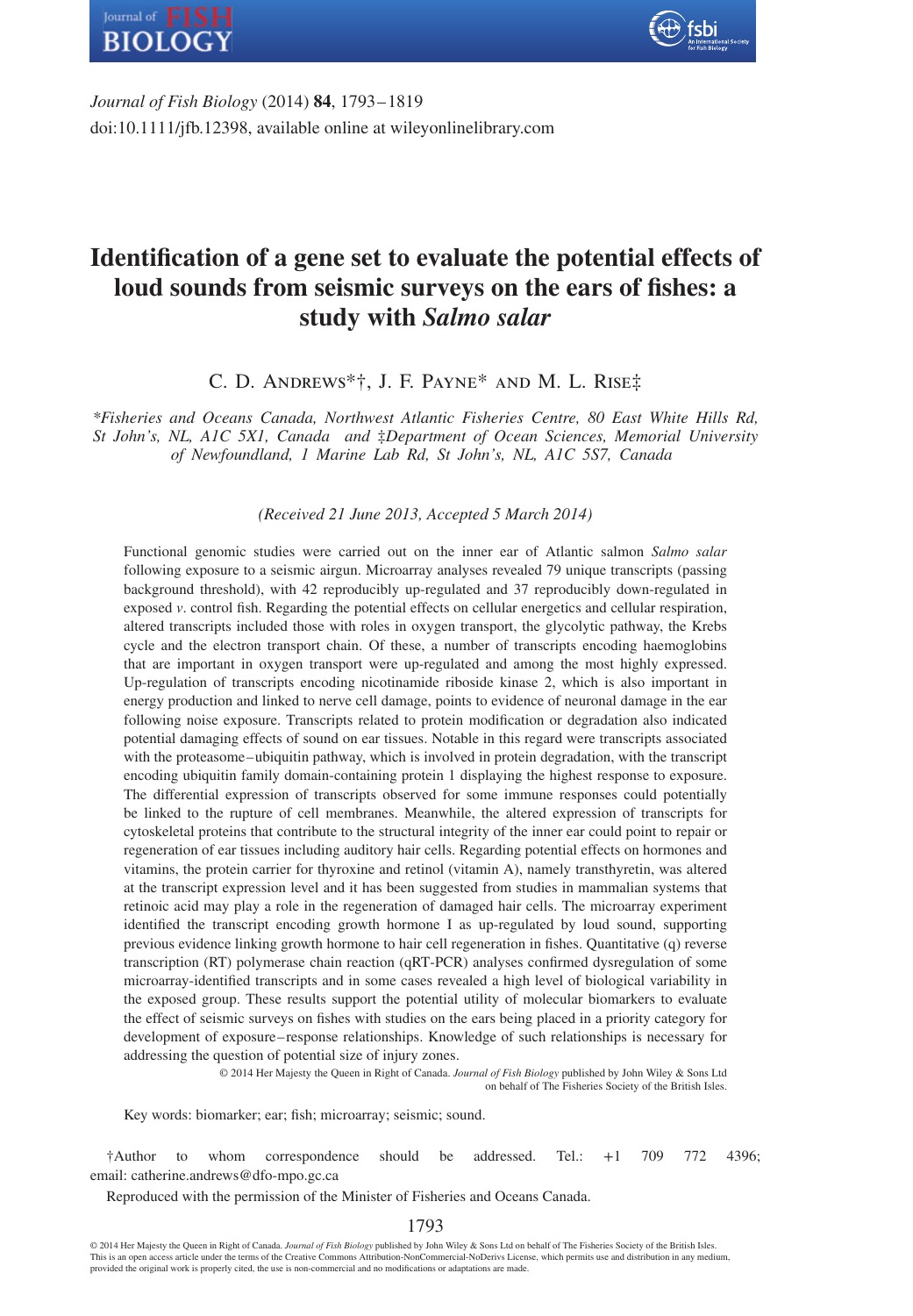#### 1794 C. D. ANDREWS *ET AL*.

#### **INTRODUCTION**

The marine environment is subject to a broad range of anthropogenic noise, some major sources being seismic surveys for oil and gas exploration, commercial shipping, sonar and pile driving (Richardson *et al.*, 1995; National Research Council, 2003; Hastings, 2008; Bailey *et al.*, 2010; Nieukirk *et al.*, 2012). Over the past century, the levels of human-generated sound introduced into the marine environment have been increasing (Ross, 2005; Hatch & Wright, 2007; André *et al.*, 2011*a*; Chapman & Price, 2011), leading to a growing concern regarding potential effects on the health of aquatic life (Popper, 2003; Popper *et al.*, 2004; Weilgart, 2007; Slabbekoorn *et al.*, 2010). Concerns include the potential for effects on animal behaviour through masking of auditory sounds, actual physical damage to various tissues or production of neuroendocrine-mediated stress (Kastelein *et al.*, 2007; Payne *et al.*, 2007; Wysocki *et al.*, 2007; Popper & Hastings, 2009; Filiciotto *et al.*, 2013). The extent of biological damage caused by noise exposure depends on the characteristics of the sound including the frequency, intensity and duration (Popper & Hastings, 2009).

It has been suggested that intense noise from airguns used in seismic surveys for exploration of oil and gas deposits represent the most abundant impulsive sounds introduced into the ocean by human activity (Hatch & Wright, 2007). Seismic surveys involve the deployment of intense sound-producing airguns from a survey vessel almost invariably in multiple arrays with airguns being shot simultaneously, such that an array can produce thousands of shots and cover hundreds of square kilometres over a 24 h period (Payne *et al.*, 2007). Seismic airguns produce loud sounds with peak sound levels of individual airguns as high as 260 decibels relative to 1 micropascal (dB *re* 1  $\mu$ Pa) at a range of 1 m from the source (Hatch & Wright, 2007). By comparison, 186 dB  $re$  1  $\mu$ Pa is about the sound level that a human listener will feel pain (Popper, 2003). Sounds generated by seismic airguns are generally in the low frequency range that can allow the signal to travel for thousands of kilometres from its source (Nieukirk *et al.*, 2012). Most of the energy released from seismic airguns is at a frequency of  $10-100$  Hz, but can reach levels up to  $1000$  Hz (Hatch  $\&$ Wright, 2007), which is within the auditory range of most aquatic species (Hastings  $\&$ Popper, 2005). Gun discharges are typically every 8–10 s, and by way of note, seismic surveys in offshore Labrador over the past 3 years covered *c*. 42 000 km of track lines (www.cnlopb.nl.ca).

There is concern that intense sounds could affect the auditory receptor cells (*e*.*g*. hair cells) or structures (*e*.*g*. saccule and lagena) involved in fish hearing and a few field studies have been carried out (McCauley *et al.*, 2003; Popper *et al.*, 2005; Hastings *et al.*, 2008; Song *et al.*, 2008). Comparisons between studies can be complicated by differences in species and life stage as well as in the characteristics of receiving sounds that can be influenced by the source of sound, distance from the sound source, water depth, temperature and bottom topography (Lawson, 2009; Popper & Hastings, 2009).

Since 2000, development of high-throughput functional genomics research tools has revolutionized research in areas such as toxicology, aquaculture, fish health and ecology. In particular, microarrays are important genomics research tools as they can allow the rapid identification of molecular pathways altered in response to environmental stressors by revealing the relative expression of thousands of genes simultaneously. Functional genomics research strategies have been used to determine how environmental stressors, such as pathogens, temperature stress and environmental contaminants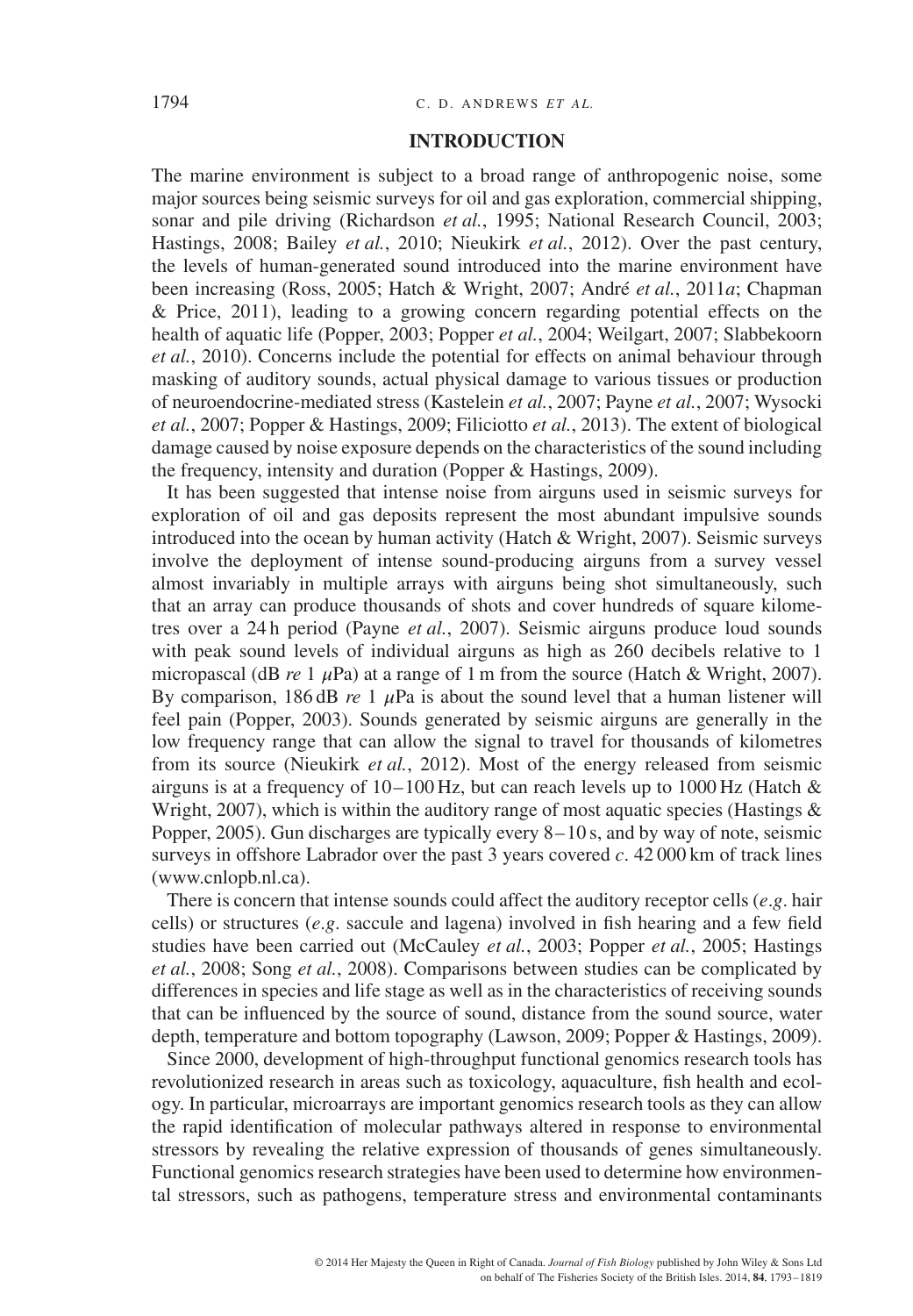affect molecular pathways and biological processes in fishes (Rise *et al.* 2004; Finne *et al.*, 2007; Hori *et al.*, 2010, 2012; Rise *et al.*, 2010; Hall *et al.*, 2011). If loud sound is considered to be an environmental stressor, it can be hypothesized that valuable information on molecular mechanisms involved in acoustic stress could be provided.

Microarray technology has been used to address the effect of noise on the ears of mammals and birds (Lomax *et al.*, 2001; Taggart *et al.*, 2001; Cho *et al.*, 2004; Morris *et al.*, 2005; Kirkegaard *et al.*, 2006; Sun *et al.*, 2008; Gratton *et al.*, 2011) as well as zebrafish *Danio rerio* (Hamilton 1822) (Schuck *et al.*, 2011). Using microarray technology and quantitative (q) reverse transcription (RT) polymerase chain reaction (qRT-PCR), Schuck *et al.* (2011) demonstrated differential regulation of transcripts encoding proteins known to be important in biological processes such as proliferation and differentiation in the *D*. *rerio* inner ear following acoustic over-exposure to a pure tone. A global gene expression approach has not been used to investigate the potential effect of seismic-related sound exposure on molecular changes in the inner ear of fishes.

Atlantic salmon *Salmo salar* L. 1758 is a good model for functional genomics research on the potential sub-lethal effects of seismic stimuli on fishes, since microarrays and other genomic resources are available for this species (Rise *et al.*, 2007). It is also of interest that a considerable amount of seismic activity is being carried out in offshore Newfoundland and Labrador, in migratory and feeding areas for *S*. *salar* moving into rivers in eastern North America (Reddin & Shearer, 1987). In the current study, salmonid cDNA microarrays and qRT-PCR were used to investigate the effects of seismic sounds on the inner ear of *S*. *salar*. The microarray platform used in this study was the 16 K version 2.1 cDNA microarray developed by the consortium for Genomic Research on All Salmonids Project (cGRASP) (von Schalburg *et al.*, 2005). The 16 K cGRASP microarray has been used to study salmonid responses to stressors such as pathogens (Morrison *et al.*, 2006; Workenhe *et al.*, 2009), environmental contaminants (Finne *et al.*, 2007) and heat stress (Lewis *et al.*, 2010). The objective of this study was to employ the 16 K cGRASP microarray to (1) explore for genes in the inner ear of *S*. *salar* responsive to loud sounds from an airgun, (2) establish a basis for eventual selection of important genes that could be used to define exposure– response relationships for assessing potential damage to fish ears and (3) establish a basis for eventual development of sensitive biomarker responses for use during seismic surveys.

# **MATERIALS AND METHODS**

# EXPERIMENTAL ANIMALS

Juvenile *S*.*salar*smolts were obtained from an aquaculture facility and held in a 730 l insulated polyethylene aquarium (length 1⋅09 m x width 0⋅97 m x height 0⋅69 m) supplied with air and continuous flow-through of non-filtered sea water, with a flow rate of *c*. 4 l min<sup>−</sup><sup>1</sup> at ambient temperature, at the Northwest Atlantic Fisheries Centre, St John's, NL, Canada. Due to on-going renovations at the time of the study, fish were held under a constant daylight regime. Fish were fed commercial 2 mm pellets (EWOS; www.ewos.com) three times per week and were *c*. 1 year old at the time of exposure.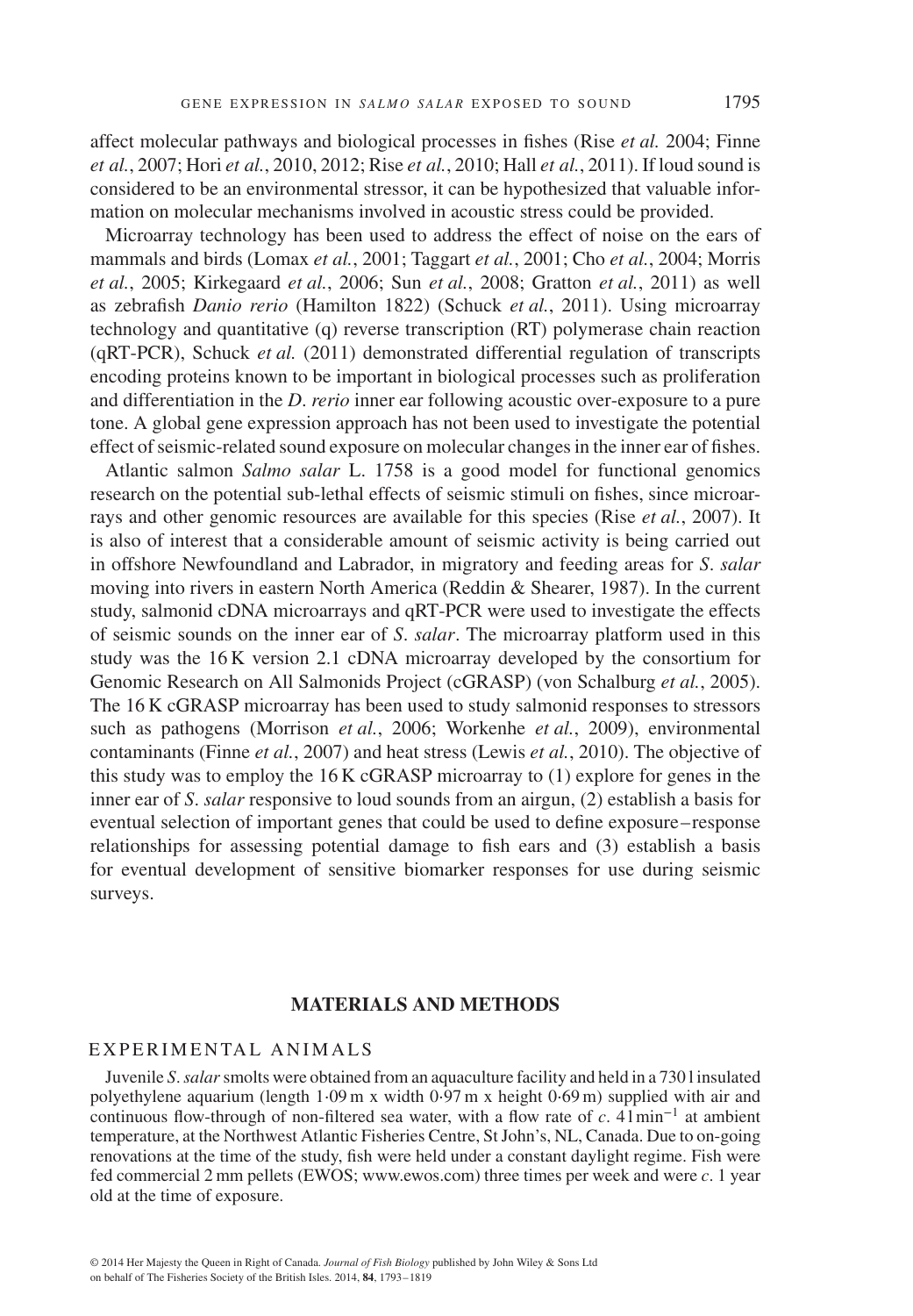#### **EXPOSURES**

Thirty-three fish (16 for control and 17 for exposed groups) were transferred from the 730 l holding aquarium and divided into two 1 m<sup>3</sup> cages with  $7 \text{ mm} \times 7 \text{ mm}$  Vexar mesh placed inside a 15 000 l fibreglass aquarium (length  $4.73 \text{ m} \times$  width  $2.60 \text{ m} \times$  height 1⋅22 m), supplied with air and continuous flow-through of non-filtered sea water, with a flow rate of *c*. 24 l min<sup>−</sup><sup>1</sup> at ambient temperature (0⋅2° C). The mean  $\pm$  s.e. fork length ( $L_F$ ) for both control and exposed groups was  $26 \pm 1$  cm and the mean  $\pm$  s.e. mass was  $150 \pm 8$  g and  $146 \pm 8$  g for the control and exposed groups. Fish were acclimated for 2 weeks to their new surroundings and then fasted for 2 days prior to exposure. Air supply, seawater flow, temperature and dissolved oxygen (100% saturation) remained the same during the acclimation period (prior to exposure) and exposure period. Sixteen control fish from one of the  $1 \text{ m}^3$  cages were sampled prior to seismic activity. Immediately following sampling of control fish,  $17$  fish in the remaining  $1 \text{ m}^3$  cage were placed 2 m from a sleeve airgun with a  $0.1641(10 \text{ cubic inches})$  chamber volume (Texas Instruments; www.ti.com). Fish were subjected to 50 exposures, one exposure every 10 s, at an average sound pressure level (SPL) of *c*. 204 dB peak-to-peak relative to  $\hat{1}$   $\mu$ Pa, considered to be an approximate worst-case scenario within a few hundred metres of a survey vessel according to extrapolation from general models on sound propagation (Richardson *et al.*, 1995). The received levels were measured with a calibrated Reson Model TC 4014 hydrophone (www.teledyne-reson.com) (sensitivity  $-186.4 \pm 3$  dB *re* 1 V  $\mu$ Pa<sup>-1</sup>) with a built-in 26 dB preamplifier, which was placed directly in front of the cage. A 1 s hydrophone output amplitude time series, which is representative of the airgun blast portion of the (near) periodic signal having a period of 10 s, along with the associated energy density spectrum (EDS), is shown in Fig. 1. The average EDS was 140⋅4 dB *re* 1  $\mu$ Pa<sup>2</sup> Hz<sup>-1</sup>. The average particle velocity level ( $L_v$ ) of 136⋅0 dB *re* 1 nm s<sup>−</sup><sup>1</sup> was calculated assuming planar wave propagation using the pressure gradient between two calibrated Reson Model TC 4014 hydrophones placed directly in front of the cage and 0.5 m apart.  $L_v = 20 \log_{10} (v_1 v_0^{-1})$  dB *re* 1 nm s<sup>-1</sup>;  $v_1 = p (\rho_0 c)^{-1}$ , where *p* is the pressure difference between two hydrophones measured as a function of peak sound pressure level (*i*.*e*. SPL peak),  $\rho_0$  is the density of sea water (1035 kg m<sup>-3</sup>) and *c* is the speed of sound in water  $(1522 \text{ m s}^{-1})$ ;  $v_0$  = the standard reference particle velocity (1 nm s<sup>-1</sup>). Hydrophone signals were fed through underwater cables to 50 kHz first-order Butterworth low-pass anti-aliasing filters that were connected to a 16-bit, 100 kHz simultaneous sampling, analog to digital, four-channel converter (National Instruments USB9215A; www.ni.com) and digitized using National Instruments NI-DAQmx 8.3 and VI logger software. A Panasonic Toughbook 30 MIL-STD-810 F laptop (www.panasonic.com) was used for all the waveform generation, data collection and storage.



Fig. 1. (a) Representative time series of amplitude of a single airgun blast. In total, there were 50 blasts with *c.* 10 s between blasts. (b) Energy density spectrum representative of a single airgun blast of the signal shown in (a).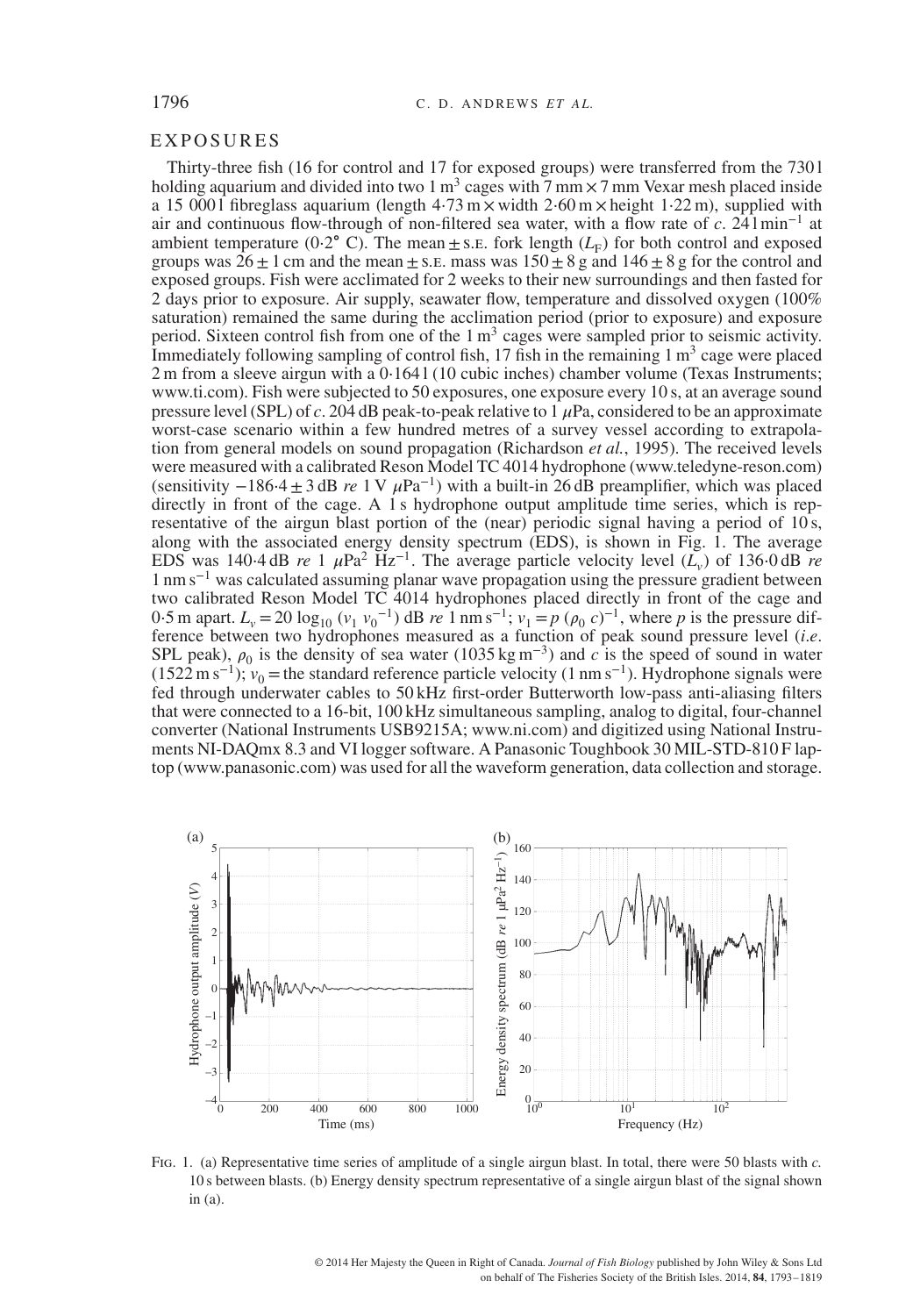Seventeen exposed fish were sampled 16 h following exposure. In previous studies of the effect of various stressors (*e*.*g*. immune stimulation and heat shock) on fish gene expression, significant up-regulation of stressor-responsive biomarker genes was observed at time points between 3 and 24 h post-stimulation (Rise *et al.*, 2008; Feng *et al.*, 2009; Hori *et al.*, 2010, 2012). Therefore, 16 h later, seismic exposure was thought to be an appropriate sampling time point for the detection of loud noise-responsive ear transcripts in the current study.

#### B E HAVIOURAL OBSERVATIONS

Observations were made by five individuals (present at the time) on reaction of animals to airgun exposures. Observations were made on changes in swimming direction and speed, as well as time of reaction with respect to airgun blasts (*i*.*e*. immediate or delayed response). Observations were also made on net-avoidance of animals by two individuals during capture prior to sampling. It is important to note that these were visual observations only.

#### SAMPLING

Fish were collected by dip-net and euthanized by severing the spinal cord. The right and left inner ear of each individual fish was removed, placed immediately in RNase-free 2 ml tubes and flash frozen in liquid nitrogen. Tissues were held at −80∘ C until isolation of RNA. Airgun exposures and sampling of fish were carried out in accordance with an Animal Care Protocol (NAFC 2007–02) issued by the Northwest Atlantic Fisheries Centre's Animal Care Committee.

#### RNA I SOLAT ION

Total RNA was extracted from individual frozen ears using TRIzol Reagent (Invitrogen; www.lifetechnologies.com) following the manufacturer's instructions with modifications. Samples (*c*. 38 mg) were disrupted using disposable RNase-free pellet pestles in 1⋅5 ml microtubes and homogenized using QIAshredders (Qiagen Inc.; www.qiagen.com) according to the manufacturer's instructions. Individual total RNA samples  $(5-17 \mu g,$  based on NanoDrop UV spectrophotometry) were treated with RNase-free DNase Set (Qiagen) at room temperature for 10 min to remove any residual genomic DNA and then column purified using the RNeasy MinElute cleanup kit (Qiagen) following the manufacturer's instructions. Each cleaned RNA sample was eluted from an RNeasy MinElute column with 12 μl nuclease-free water (Invitrogen). RNA quality and quantity were assessed by 1⋅5% agarose gel electrophoresis and NanoDrop UV spectrophotometry. All samples used in the preparation of  $Poly(A) + RNA$  pools were from high-quality total RNA (OD 260 nm and 280 nm *>*1⋅8; sharp 18S and 28S ribosomal RNA bands).

# POLY(A)<sup>+</sup> RNA PREPARATION

DNase-treated, column-purified total RNA pools (48⋅0 μg) for control and exposed groups were prepared from the right and left ears (four pools in total) of 12 control and 12 exposed individuals, each providing 4⋅0 μg of column-purified total RNA. Twelve of the 16 control samples and 12 of the 17 exposed samples were selected for the pools based on those individuals providing a sufficient quantity of purified total RNA. Poly $(A)^+$  RNA [messenger (m)RNA] was isolated from the total RNA pools using MicroPoly (A) purist small-scale mRNA purification kit (Ambion Inc.; www.lifetechnologies.com) following the manufacturer's instructions. Purified mRNA pools were assessed for quality and quantity by 1⋅5% agarose gel electrophoresis and NanoDrop UV spectrophotometry. Poly(A)<sup>+</sup> RNA yield ranged from 1⋅7 to 1⋅9% of total RNA.

#### M ICROARRAY HYBRIDIZATION

The microarray data from this study have been deposited in NCBI's Gene Expression Omnibus (GEO) database and are accessible through GEO series accession number GSE33257 (www.ncbi.nlm.nih.gov/geo/query/acc.cgi?acc=GSE33257).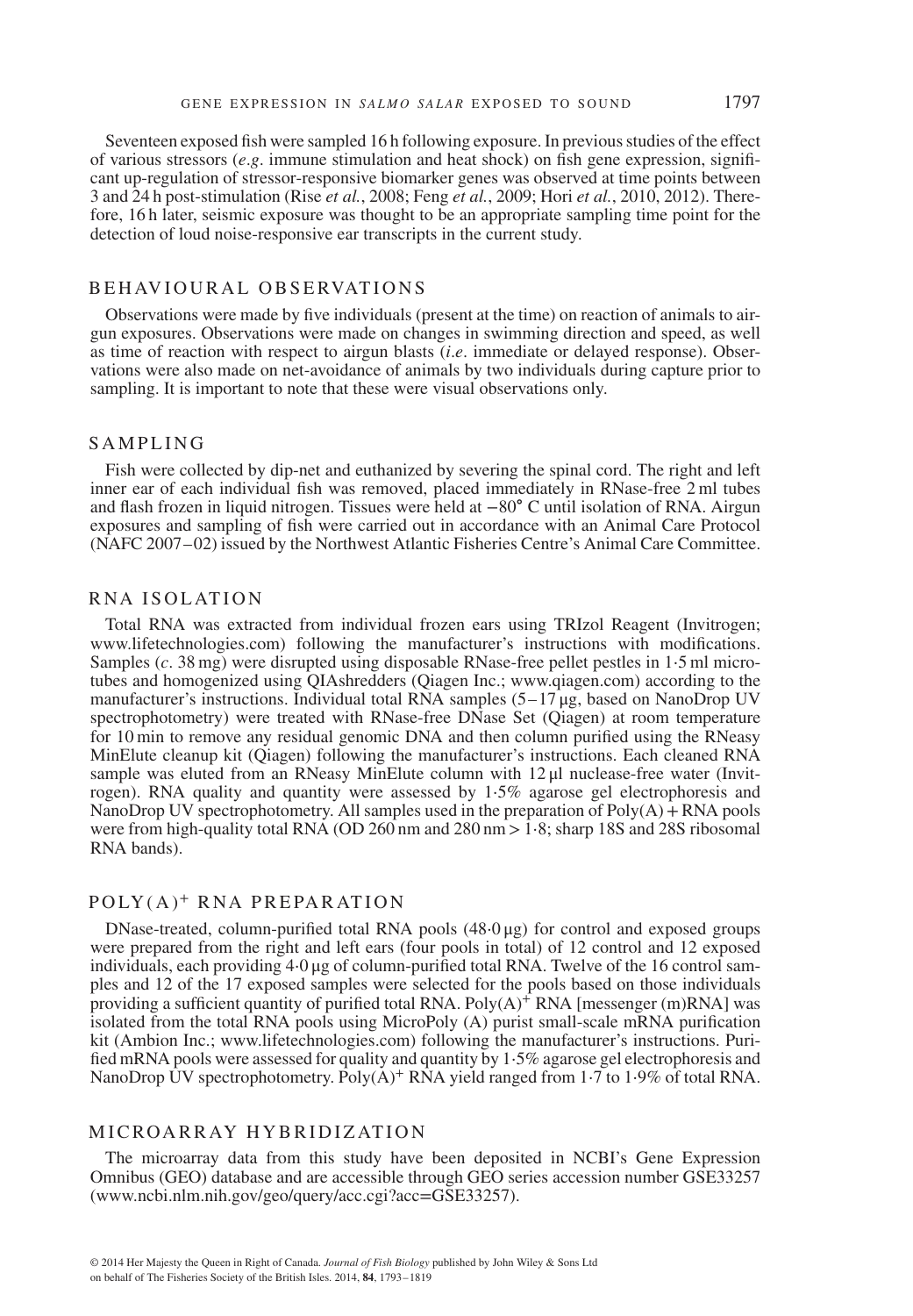Salmonid **complementary (c)**DNA microarrays (cGRASP16K salmonid cDNA arrays; batch number GG003, slides 011–014) were purchased from B.F. Koop (cGRASP, University of Victoria, BC, Canada; http://web.uvic.ca/grasp/microarray/array.html/). Microarray fabrication and quality control have been previously described (von Schalburg *et al.*, 2005). To assist in gridding, 16 K cGRASP microarrays contain five 280 bp green fluorescent protein (GFP) cDNA spots printed in each of the 48 sub-grids. A GFP spike was used in this study due to uncertainty of the number of transcripts from inner ear tissue that would hybridize to the arrays. A GFP100 expression clone was provided by B. Koop (cGRASP, University of Victoria, BC, Canada) and a 280 bp GFP product was prepared and purified from this clone (Hall *et al.*, 2011). Fifty nanograms of purified GFP product was labelled with 0⋅25 mM Cy5-labelled deoxycytidine phosphate (dCTP; Perkin Elmer; www.perkinelmer.com) using the random primed DNA labelling kit following the manufacturer's instructions (Roche Diagnostics Canada; www.rochecanada.com). The Cy5-labelled GFP product was column purified using a QIAquick PCR purification kit (Qiagen) following the manufacturer's instructions and was later used in the cDNA hybridization step.

Microarray experimental design involved comparison of *S*. *salar* right inner ear pooled mRNA templates from seismic exposed and control fish. Microarray experimental designs involving pooled RNA samples and technical replicates with dye-swaps (similar to the design used in the current study) have previously been shown to be effective for the identification of candidate molecular biomarkers of fish cell or tissue responses to stressors including pathogens and decreased temperature (Rise *et al.*, 2004; Workenhe *et al.*, 2009; Hall *et al.*, 2011). Preparation of mRNA pools and assessment of quality and quantity of mRNA pools is described above. As the microarray experiment used pooled mRNA samples, it did not provide information on biological variability of expression of informative genes. Individual fish total RNA samples contributing to the pools were archived at −80∘ C and used as templates in the qRT-PCR validation of a selection of microarray-identified genes. The qRT-PCR data revealed biological variability of expression levels for transcripts validated in this manner. *Salmo salar* left inner ears were used in a complementary study for development of reciprocal suppression subtractive hybridization (SSH) cDNA libraries.

Stock solutions of 10% sodium dodecyl sulphate (SDS; Ambion) and 20× sodium citrate sodium chloride (SSC; Ambion) used in microarray slide preparation and post-hybridization washes were diluted to working concentrations using UltraPure DNase–RNase-free distilled water (Invitrogen). Microarrays were prepared for hybridization by washing at room temperature 2 × 5 min in 0⋅1% SDS, 2 min × 5 min in UltraPure DNase–RNase-free distilled water (Invitrogen) and  $1 \times 3$  min in UltraPure DNase–RNase-free distilled water (Invitrogen), with gentle agitation in 50 ml sterile conical tubes. This was followed by a 3 min dip in 95∘ C Ultra-Pure DNase–RNase-free distilled water (Invitrogen) and drying by centrifugation (800 *g*, 5 min, in loosely capped 50 ml sterile conical tubes) at room temperature. Arrays were placed in a slide box and stored at 48∘ C in a hybridization oven until ready for use.

Microarray hybridizations were performed using the 3DNA Array 900 detection kit and instructions (Genisphere Inc.; www.genisphere.com). Briefly, 50 ng mRNA from the right inner ear of exposed and control fish pools  $(n=12 \text{ individuals per pool};$  four reactions for each treatment) were reverse transcribed using 100 units Superscript II (Invitrogen) and oligo-d(T) primers with unique 5′ sequence overhangs for the Cy3 and Cy5 labelling reactions at  $42^{\circ}$ °C for 2⋅5 h. RT primer with 3DNA capture sequence specific for Cy3 capture reagent was added to two of the exposed ear mRNA pools and two of the control ear mRNA pools. RT primer with 3DNA capture sequence specific for Cy5 capture reagent was added to the remaining two mRNA samples from exposed and control ears. Two cDNA targets were prepared for hybridization by mixing the Cy3-labelled exposed ear cDNA with the Cy5-labelled control ear cDNA (technical replicates). Two dye-swaps were prepared by mixing the Cy5-labelled seismic exposed ear cDNA with the Cy3-labelled control ear cDNA. The cDNA targets were mixed with 2 μl of LNA dT blocker, 3 μl of GFP spike and 35 μl of  $2\times$  formamide-based hybridization buffer (25% formamide, 4× SSC, 0⋅5% SDS, 2× Denhardt's solution) (Genisphere) and hybridized to the pre-warmed arrays by application of  $22 \text{ mm} \times 60 \text{ mm}$  HybriSlip coverslips (Grace Biolabs; www.gracebio.com), in microarray hybridization chambers (Corning; www.corning.com) in a 50∘ C water bath for 16 h in the dark.

Cover slips were floated off of the arrays in 49 $\degree$  C, 2 $\times$  SSC, 0⋅2% SDS. The arrays were then washed once in 49∘ C, 2x SSC, 0⋅2% SDS for 15 min, once in room temperature 2 x SSC for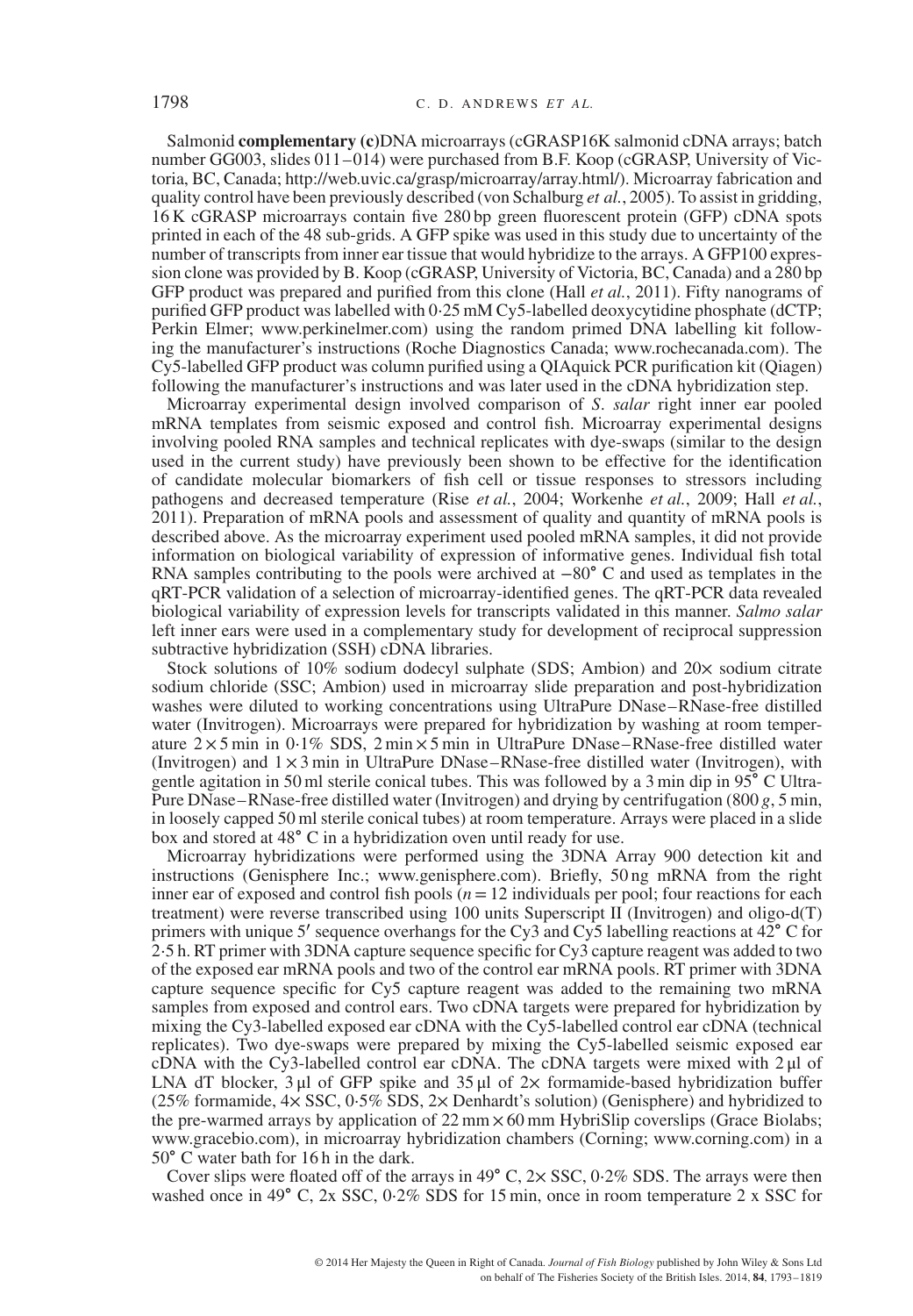15 min and finally once in room temperature 0⋅2 x SSC for 15 min before drying by centrifugation (800 *g* for 5 min) at room temperature. The Cy3 and Cy5 fluorescent molecules (3DNA Capture Reagent, Genisphere) were subsequently hybridized to the bound cDNA on the arrays in 2x formamide-based buffer (Genisphere) in a 50∘ C water bath for 4 h in the dark. Cover slips were then floated off, and arrays were washed and dried as described previously.

## DATA EXTRACTION AND ANALYSES

Fluorescent images of hybridized arrays were acquired immediately using a ScanArray  $G_Y$  PLUS Microarray Scanner (Perkin Elmer) at 10  $\mu$ m resolution using ScanArray Express software (Perkin Elmer). The Cy3 and Cy5 cyanine fluors were excited at 543 and 633 nm, respectively, using 90% laser power and photomultiplier tube (PMT) settings of PMT 75 for Cy5 and PMT 78 for Cy3. Fluorescent intensity data (*i*.*e*. numerical data) were extracted from TIFF image data using ImaGene 5.5 software (BioDiscovery; www.biodiscovery.com).

The extracted data were imported into GeneSpring GX version 7.3.1 (Silicon Genetics, Agilent Technologies; www.agilient.com) for data transformation (background correction and setting background-corrected values *<*0⋅01–0⋅01), normalization (Lowess) and analysis (formation and comparison of fold change gene lists through generation of scatterplots and Venn diagrams). Gene lists were prepared from transcripts with*>*1⋅75-fold difference in expression in background-corrected, Lowess-normalized (BCLN) signal between the two treatments for each microarray and Venn diagrams were used to identify reproducibly informative transcripts on at least three of the four microarrays in the study (including at least one dye-swap). Gene lists (containing information about BCLN signal intensities in each channel, quality flags and Cy5:Cy3) were compiled in Excel (www.microsoft.com) for each slide. Fluorescence signal thresholds were set for each slide by calculating the mean of the median local background values plus 3 s.D. for all spots in the dominant channel using raw data generated from ImaGene. In the up-regulated in exposed compared to control gene list, exposed was considered to be the dominant channel *(i.e.* the channel with the higher transcript expression); in the down-regulated in exposed compared to control gene list, control was considered to be the dominant channel. Genes differentially regulated*>*1⋅75-fold in at least three slides of the study (including at least one dye-swap) with a BCLN signal above threshold on all four slides were selected as high-trust data.

Expressed sequence tags (ESTs) obtained from GenBank accession numbers of reproducibly informative transcripts were submitted to the National Center for Biotechnology Information (NCBI) Basic Local Alignment Search Tool (BLAST) server for annotation using BLASTx (against the non-redundant protein sequence database, nr) and BLASTn (against the non-redundant nucleotide sequence database nt). ESTs having significant (*E*-value*<*10<sup>−</sup>5) named BLASTx or BLASTn hits (*e.g.* best BLAST hit with an associated protein or gene name, excluding hypothetical or predicted names) against the GenBank nr or nt databases, as well as unknowns (*i*.*e*. no significant BLAST hit), are described for reproducibly informative transcripts. BLAST statistics were compiled in May 2010 and reflect the state of the GenBank sequence databases at that time. Complete gene ontology (GO) functional annotations including GO terms and GO descriptions (for biological process, molecular function and cellular component categories) of the most significant named BLAST hit or related sequences (*e*.*g*. putative human orthologues), were obtained from Protein Knowledgebase UniProt/Swiss-Prot (www.uniprot.org) in May 2010.

# QUANTITATIVE REVERSE TRANSCRIPTION POLYMERASE CHAIN REACTION

Validation of selected transcripts from the microarray results was conducted using qRT-PCR. Eight transcripts of interest (TOI)*>*1⋅75-fold differentially expressed in exposed and control ears (encoding growth hormone I, nicotinamide riboside kinase 2, C-type lectin receptor A, retinol binding protein I cellular, caspase-8 precursor, haemoglobin subunit alpha-4, C14orf159 protein and proteasome subunit beta type-4 precursor) were subjected to qRT-PCR using two PCR primers (forward and reverse) per TOI, SYBR Green I dye chemistry and a 7500 fast real-time PCR system (Applied Biosystems; www.appliedbiosystems.com). The primer pair chosen for each TOI was determined to have a single peak in the dissociation curve and no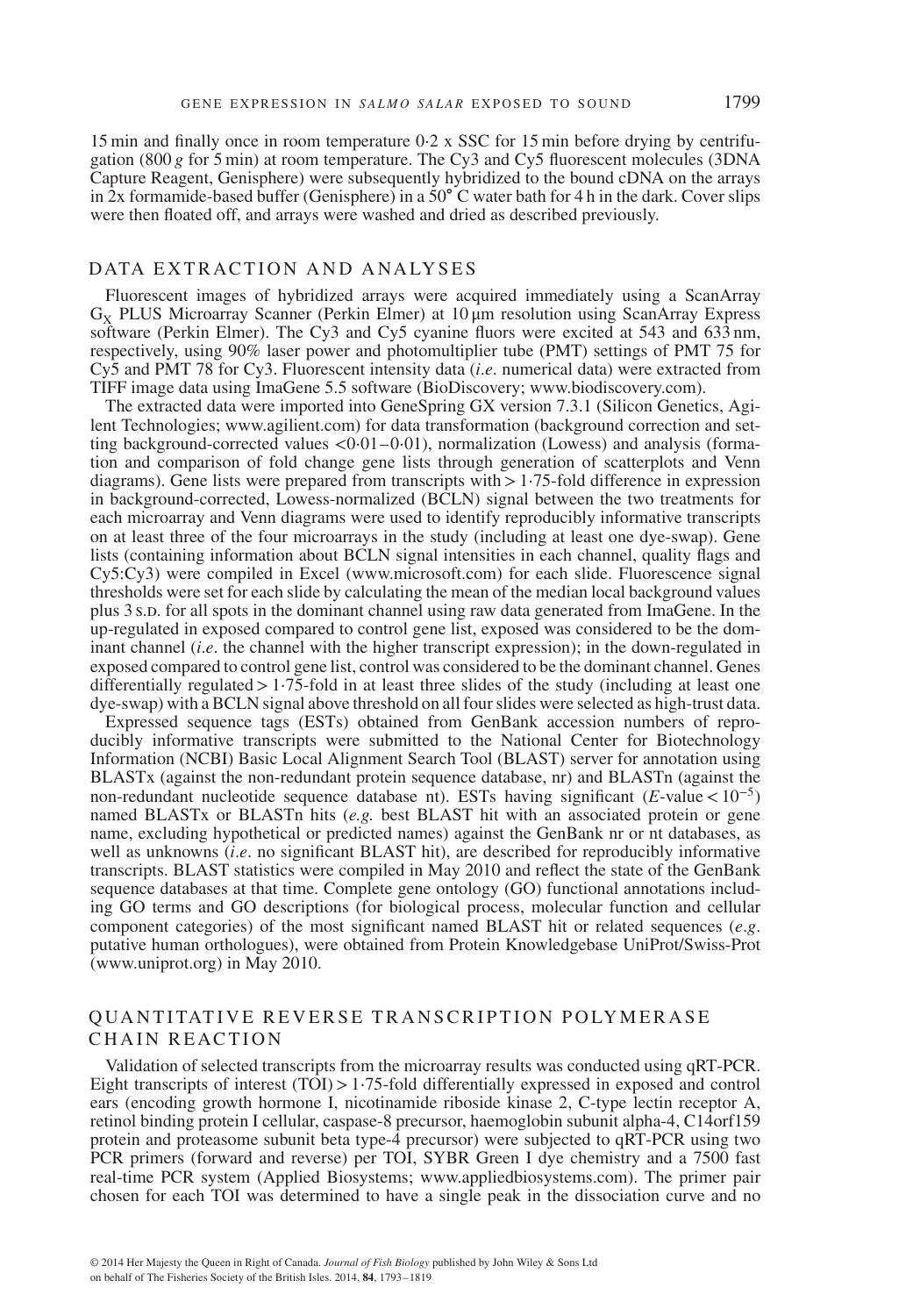primer dimer product in the no-template control. Amplicons were electrophoresed on 1⋅5% agarose gels and compared to a 1 kb plus ladder (Invitrogen) to ensure correct fragment size. Standard curves were generated using a five-point 1:4 dilution series starting with cDNA corresponding to 10 ng of input total RNA prepared from pools for both seismic and control groups, except for the transcript encoding C14orf159 protein, where the efficiency was calculated using a four-point 1:4 dilution series starting with cDNA representing 10 ng of input RNA. Amplification efficiency (Pfaffl, 2001) was calculated for both exposed and control groups, with between 85 and 109% efficiency for all primer pairs for relative quantification by the 7500 fast real-time PCR system (Applied Biosystems).

All individual RNA samples contributing to pools for exposed and control ear were quantified by qRT-PCR. The transcript encoding 60S ribosomal L6 RNA was selected as a normalizer gene, as the mean fold change (MFC) was within 1⋅2-fold on all four microarrays and its expression was stable for all individuals tested by qRT-PCR [the average threshold cycle (Ct) value (24⋅9) for the normalizer gene was the same for both the exposed and control groups with an overall range in Ct values of 24⋅2–25⋅8]. Total RNA was prepared as previously described using TRIzol reagent and methods (Invitrogen). For each individual, first-strand cDNA was synthesized in a  $20 \mu$ l reaction from  $1 \mu$ g of DNase treated, column-cleaned, total RNA, 250 ng random hexamer primers (Invitrogen), using 200 units of Moloney murine leukaemia virus (M-MLV) reverse transcriptase (Invitrogen), 10 mM dithiothreitol (DTT; Invitrogen), in the manufacturer's first strand buffer  $(1 \times$  final concentration, Invitrogen) following the manufacturer's instructions. The RT was carried out at 25∘ C for 10 min, 37∘ C for 50 min and then 70∘ C for 15 min. PCR amplification for each individual was performed in duplicate with the Applied Biosystems 7500 fast real-time PCR system in a 13 μl volume reaction using 2 μl cDNA (corresponding to 10 ng of input total RNA), 50 nM each of forward and reverse primer and 1× Fast SYBR green master mix (Applied Biosystems) and expression levels were normalised to the transcript encoding 60S ribosomal L6 RNA. The real-time analysis programme consisted of one cycle of 95∘ C for 20 s, followed by 40 cycles of 95∘ C for 3 s, 60∘ C for 30 s, with fluorescence detection at the end of each 60∘ C step.

Ct values were determined using the 7500 software 2.0 relative quantification study application (Applied Biosystems). The relative quantity (RQ) of each TOI was determined using the comparative Ct method for relative quantification (Livak & Schmittgen, 2001), using the individual sample with the lowest expression (highest normalised Ct value) as the calibrator. The data from each TOI were analysed as a multi-plate study. cDNA from a reference RNA sample was included (for the normaliser) in duplicate on each plate to assess inter-plate variability. Variation in the Ct values for the linker sample between plates was*<*0⋅5 cycles. The RQ of each TOI was calculated using the mean amplification efficiencies reported for exposed and control groups. Overall MFC was calculated as average RQ exposed group per average RQ control group for genes up-regulated by seismic sound, and as average RQ control group per average RQ exposed group for genes down-regulated by seismic sound.

Sigma-Stat 3.10 (Systat Software Inc.; www.sigmaplot.com) was used to determine significant difference in gene expression (with a *P*-value threshold of 0⋅05) in the ear from exposed compared to control fish. TOIs, qRT-PCR primer sequences and amplification efficiencies are shown in Supporting Information Table S1.

## **RESULTS**

There was no statistically significant difference ( $P > 0.05$ ) in masses and  $L<sub>F</sub>$  between control and exposed groups (*t*-test). Visual observations made during exposure of animals revealed an initial startle response for approximately the first three airgun discharges, followed by little activity for the remainder of the exposure (*c*. 10 min; 50 airgun discharges). Also, a difference in net-avoidance and swimming speed between control and seismic-exposed groups was observed during sampling. Fish from the control group demonstrated little swimming activity and were therefore very easy to capture, whereas fish from the seismic exposed group demonstrated rapid and erratic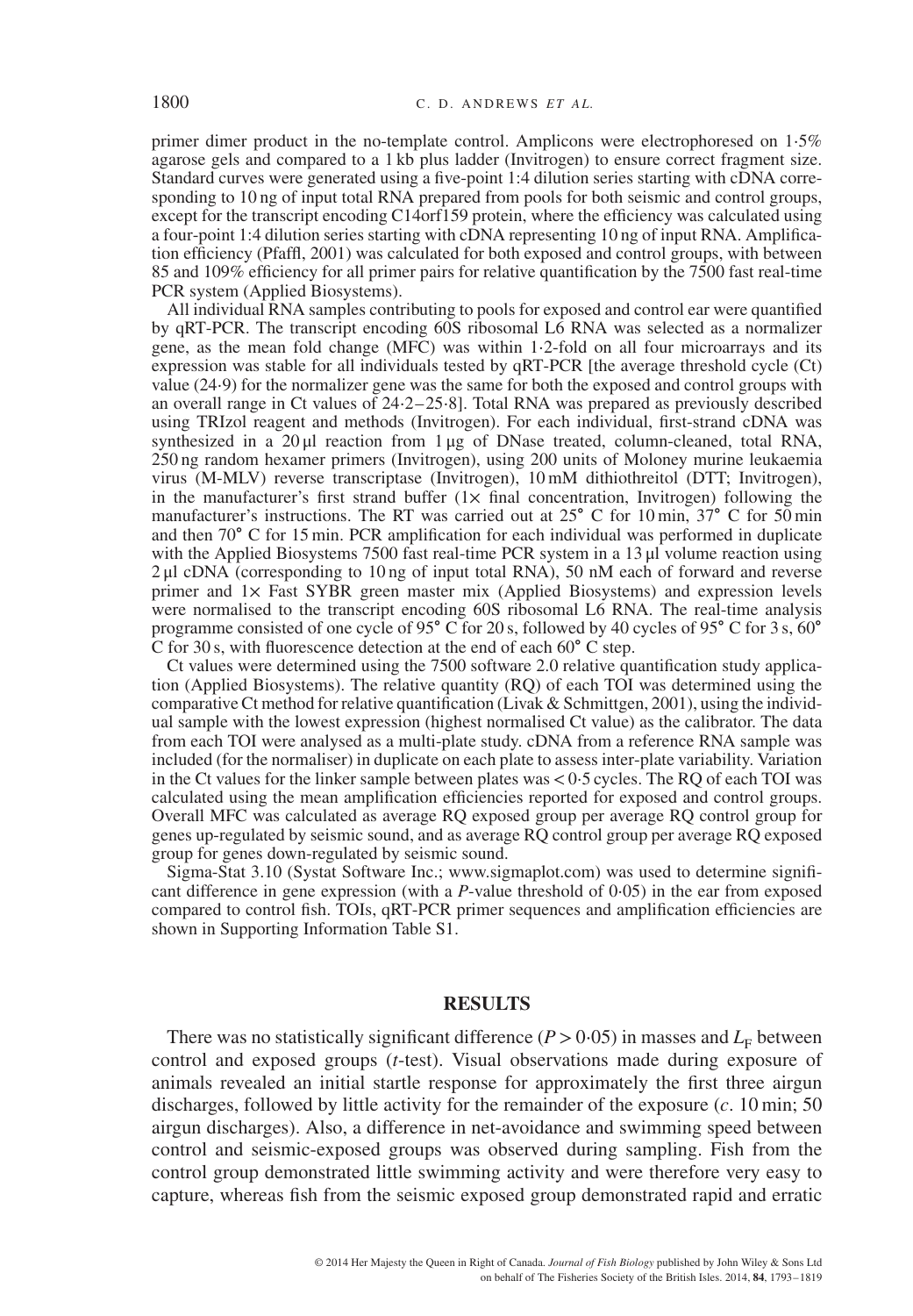swimming activity (compared to controls) during attempted capture. While these were visual observations only, without supporting video files or quantitative measures, the observations are important and therefore worth noting.

In the microarray study, 42 different transcripts were reproducibly up-regulated and 37 different transcripts were reproducibly down-regulated *>*1⋅75-fold in the inner ear of *S*. *salar* following exposure to noise from the airgun (Table I). GenBank accession number, best named BLASTx or BLASTn hit (most negative *E*-value*<*10<sup>−</sup>5), the degree of similarity (length and per cent identity over aligned region) between the translation of each salmonid cDNA's EST and its best named BLASTx or BLASTn hit, MFC and complete GO information are compiled in Tables S2 and S3 (Supporting Information). The presence of multiple entries of genes in a given informative transcript list  $(e, g)$ . the transcript encoding haemoglobin subunit beta in Table I) provides an internal validation of microarray results.

## ENERGY AND METABOLISM

Many of the microarray-identified inner ear transcripts responsive to noise exposure are involved in iron homeostasis and energy metabolism. Reproducibly informative transcripts having functions related to iron homeostasis that were up-regulated in response to seismic noise exposure included those encoding haemoglobin subunit alpha, haemoglobin subunit alpha-4, haemoglobin subunit beta, haemoglobin subunit beta-1 and ferritin, middle subunit (Table I). There were no transcripts with these functions reproducibly down-regulated in response to noise exposure. qRT-PCR confirmed induction of the transcript encoding haemoglobin subunit alpha-4 in exposed compared to control fish (Table II).

Several reproducibly informative transcripts important in energy metabolism were responsive to seismic sound exposure. Transcripts directly involved in the Krebs cycle that were up-regulated include those encoding succinyl-CoA ligase subunit alpha, mitochondrial precursor, nicotinamide adenine dinucleotide phosphate (NADP)-dependent malic enzyme and malate dehydrogenase cytoplasmic (Table I). The transcript encoding succinyl-CoA ligase beta-chain mitochondrial precursor was down-regulated by seismic sound (Table I). Transcripts important in the electron transport chain were also differentially regulated in seismic noise exposed ear. Transcripts encoding cytochrome c oxidase VIc 2 and nicotinamide adenine dinucleotide (NADH) dehydrogenase 1 beta subcomplex subunit 1 were up-regulated by noise exposure, whereas transcripts encoding cytochrome c oxidase subunit 5B mitochondrial precursor and cytochrome c oxidase polypeptide VIIb mitochondrial precursor were down-regulated (Table I). The transcript encoding nicotinamide riboside kinase 2, also involved in energy metabolism, was up-regulated in the microarray study (Table I) with validation by qRT-PCR (Table II).

# PROTEIN POST-TRANSLATIONAL MODIFICATION OR **DEGRADATION**

The ear transcript with the highest MFC response to noise exposure encodes ubiquitin family domain-containing protein 1 (Table S2). While there were no GO terms assigned to this protein, it is reported to be important in the regulation of protein metabolism and function in humans (Fenner *et al.*, 2009). Other reproducibly informative transcripts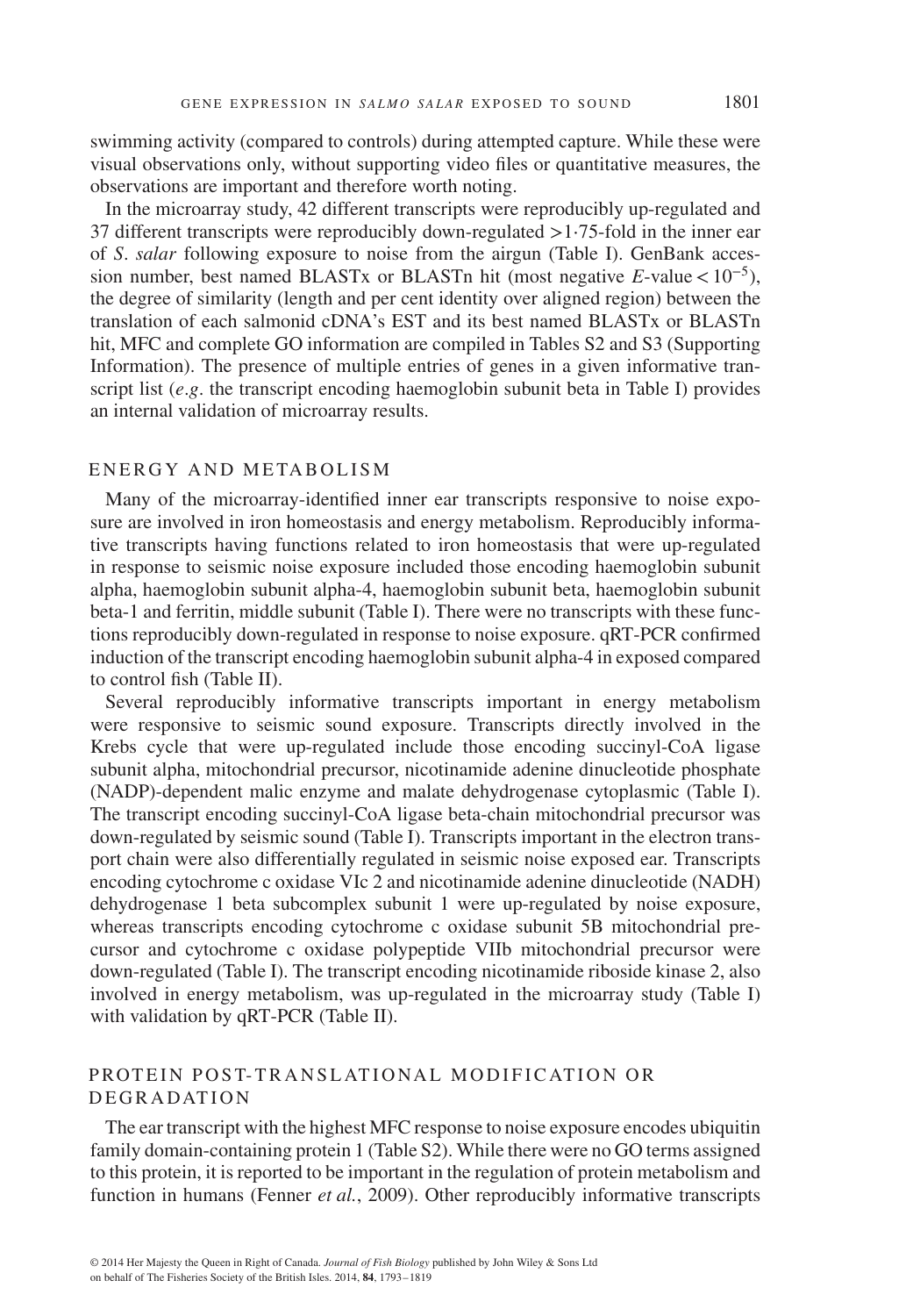| Up-regulated transcripts                                                      | Down-regulated transcripts                 |  |  |  |  |
|-------------------------------------------------------------------------------|--------------------------------------------|--|--|--|--|
| DNA/RNA binding, transcription, translation                                   |                                            |  |  |  |  |
| Eukaryotic translation initiation factor                                      | Splicing factor, arginine/serine-rich 2    |  |  |  |  |
| $5A-1$                                                                        | TAR DNA-binding protein 43                 |  |  |  |  |
| Heterogeneous nuclear ribonucleoprotein                                       |                                            |  |  |  |  |
| A <sub>0</sub>                                                                | 39S ribosomal protein L36                  |  |  |  |  |
|                                                                               | Transposase                                |  |  |  |  |
|                                                                               | 5'-nucleotidase, cytosolic 3               |  |  |  |  |
|                                                                               | Activated RNA polymerase II                |  |  |  |  |
|                                                                               | transcriptional coactivator p15            |  |  |  |  |
| Energy, metabolism                                                            |                                            |  |  |  |  |
| Succinyl-CoA ligase subunit alpha,                                            | Cytochrome c oxidase subunit 5B,           |  |  |  |  |
| mitochondrial precursor                                                       | mitochondrial precursor                    |  |  |  |  |
| Nicotinamide riboside kinase $22$                                             | L-xylulose reductase                       |  |  |  |  |
| Cytochrome c oxidase polypeptide VIc-2                                        | Carbonyl reductase 1                       |  |  |  |  |
| NADP-dependent malic enzyme                                                   | Succinyl-CoA ligase beta-chain             |  |  |  |  |
| Malate dehydrogenase, cytoplasmic                                             | mitochondrial precursor                    |  |  |  |  |
|                                                                               | Cytochrome c oxidase polypeptide VIIb,     |  |  |  |  |
|                                                                               | mitochondrial precursor                    |  |  |  |  |
| Apolipoprotein A-IV precursor                                                 |                                            |  |  |  |  |
| Adrenodoxin, mitochondrial                                                    |                                            |  |  |  |  |
| NADH dehydrogenase 1 beta                                                     |                                            |  |  |  |  |
| subcomplex subunit 1                                                          |                                            |  |  |  |  |
| Signalling, synaptic transmission                                             |                                            |  |  |  |  |
| Growth hormone I                                                              | Signal recognition particle 19 kDa protein |  |  |  |  |
| ADP-ribosylation factor 1                                                     | Calmodulin 2                               |  |  |  |  |
| Retinol-binding protein I, cellular                                           | Purpurin precursor                         |  |  |  |  |
| Transthyretin                                                                 | Retinoid x receptor beta a                 |  |  |  |  |
| Collagen alpha-2I chain precursor                                             |                                            |  |  |  |  |
| ADAM metallopeptidase domain 10                                               |                                            |  |  |  |  |
| Cytoskeleton structure, dynamics                                              |                                            |  |  |  |  |
| Coronin-1A                                                                    | Ezrin-radixin-moesin-binding               |  |  |  |  |
| Vasodilator-stimulated phosphoprotein                                         | phosphoprotein 50                          |  |  |  |  |
|                                                                               | Collagen alpha 2 type IV chain             |  |  |  |  |
|                                                                               | Motile sperm domain-containing protein 2   |  |  |  |  |
| Cell cycle, cell death, axonogenesis                                          |                                            |  |  |  |  |
| Histone H1x                                                                   | B-cell receptor-associated protein 31      |  |  |  |  |
| Caspase-8 precursor                                                           | <b>BCCIP</b> homologue                     |  |  |  |  |
| Deoxycytidylate deaminase                                                     | Protein SET                                |  |  |  |  |
| Catenin beta-1                                                                | $S100-B$                                   |  |  |  |  |
|                                                                               | Nuclear migration protein nudC             |  |  |  |  |
| Protein post-translational modification, protein degradation, protein folding |                                            |  |  |  |  |
| Ubiquitin family domain-containing                                            | Proteasome subunit beta type-1-A           |  |  |  |  |
| protein 1                                                                     | Proteasome subunit beta type-4 precursor   |  |  |  |  |
| Ubiquitin carboxyl-terminal hydrolase                                         |                                            |  |  |  |  |
| isozyme L1                                                                    |                                            |  |  |  |  |

TABLE I. Proteins encoded by transcripts greater than 1⋅75-fold differentially regulated in seismic-exposed *Salmo salar* ear relative to control *S. salar* ear on at least three slides of study\*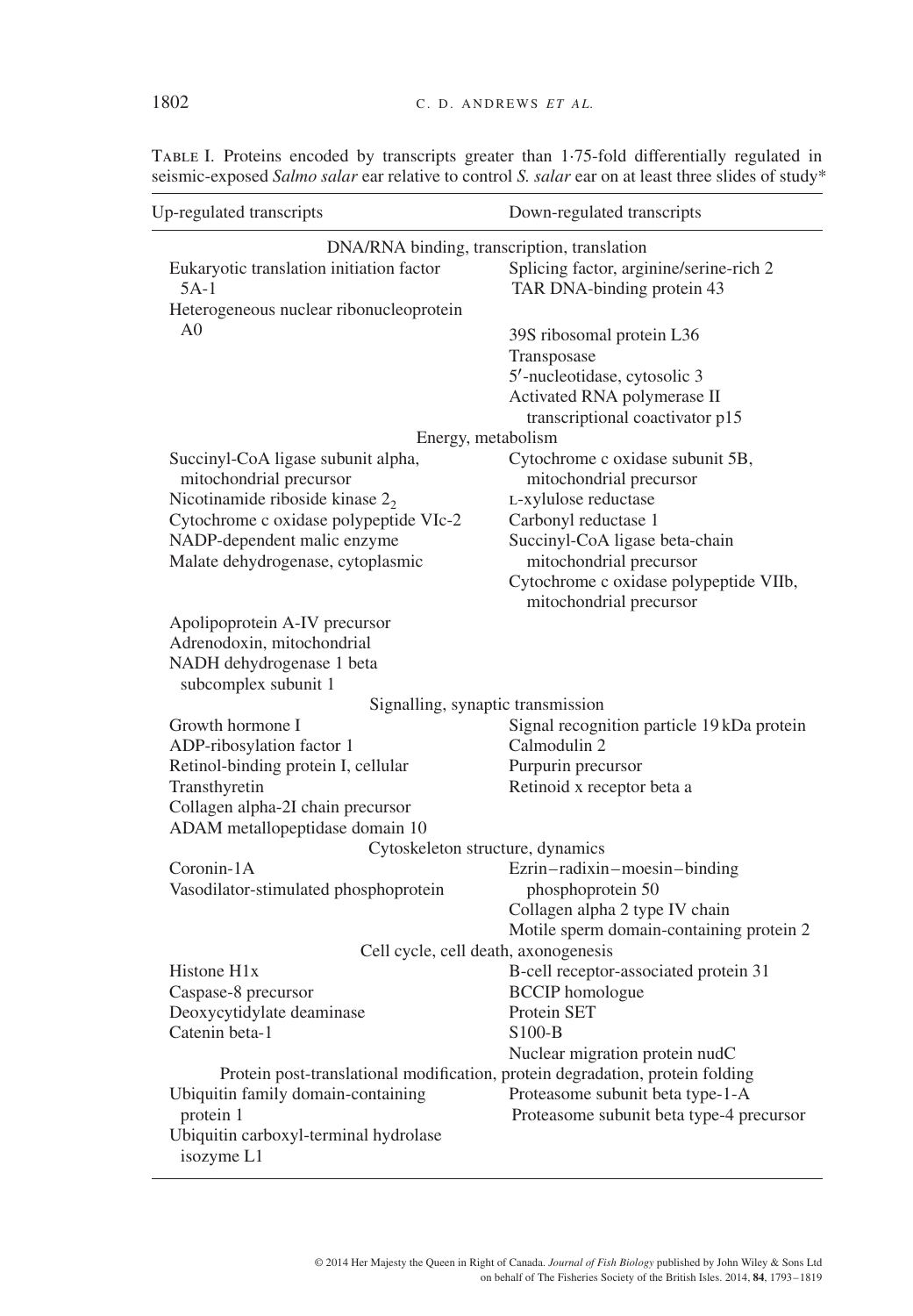TABLE I. Continued

| Up-regulated transcripts                                                                                                                                                                                     | Down-regulated transcripts                                                                                                                                                |  |  |  |  |  |
|--------------------------------------------------------------------------------------------------------------------------------------------------------------------------------------------------------------|---------------------------------------------------------------------------------------------------------------------------------------------------------------------------|--|--|--|--|--|
| Midasin homolog<br>40 kDa peptidyl-prolyl cis-trans isomerase                                                                                                                                                | Serpin H1 precursor<br>S-phase kinase-associated protein 1A<br>Low molecular weight phosphotyrosine<br>protein phosphatase<br>Proteasome subunit beta type-5<br>precursor |  |  |  |  |  |
| Immune responsive                                                                                                                                                                                            |                                                                                                                                                                           |  |  |  |  |  |
| Ig kappa chain V-IV region B17 precursor                                                                                                                                                                     | 4 F2 cell-surface antigen heavy chain                                                                                                                                     |  |  |  |  |  |
| C type lectin receptor A                                                                                                                                                                                     | H-2 class II histocompatibility antigen                                                                                                                                   |  |  |  |  |  |
| IGL1E2 gene for immunoglobulin light chain<br>variable region                                                                                                                                                | gamma chain                                                                                                                                                               |  |  |  |  |  |
| Iron homeostasis                                                                                                                                                                                             |                                                                                                                                                                           |  |  |  |  |  |
| Haemoglobin subunit beta-1<br>Haemoglobin subunit beta <sub>3</sub><br>Haemoglobin subunit alpha- $42$<br>Haemoglobin subunit alpha <sub>2</sub>                                                             |                                                                                                                                                                           |  |  |  |  |  |
| Other                                                                                                                                                                                                        |                                                                                                                                                                           |  |  |  |  |  |
| UPF0527 membrane protein<br>Coiled-coil domain containing protein 109A<br>UPF0466 protein C22orf32 homolog,<br>mitochondrial<br>SH2/SH3 adaptor Crk<br>UbiA prenyltransferase domain containing 1<br>Unknown | C <sub>17</sub> or 637 homolog<br>C14orf159 protein                                                                                                                       |  |  |  |  |  |
| Unknown <sub>3</sub>                                                                                                                                                                                         | Unknown <sub>4</sub>                                                                                                                                                      |  |  |  |  |  |

\*Transcript names are from the most significant (lowest *E*-value) named BLASTx or BLASTn hit and reflect the state of the GenBank non-redundant (nr) amino acid and nucleotide databases in May 2010. Subscripts indicate the number of different microarray features with identical best named BLASTx or BLASTn hits appearing in this list or the number of different unknown features (*i*.*e*. with no significant BLAST hits). The complete gene list, including EST accession numbers, BLAST statistics (gene or protein name with associated GenBank accession number, species affiliation, per cent identity over the aligned region and associated *E*-value), mean fold change data for all four slides in the study and functional annotation information [*e*.*g*. gene ontology (GO) terms], is available in online Tables S2 and S3.

found to be differentially regulated in response to seismic noise that are important in protein post-translational modification, protein degradation or protein folding are listed in Table I. Quantitative RT-PCR did not validate down-regulation of the transcript encoding proteasome beta type-4 precursor (Table II); however, the down-regulation of three transcripts encoding for proteasome beta subunits revealed in the microarray experiment (Table I) provides confirmation that proteasome beta subunit-like transcript suppression is involved in the *S*. *salar* ear response to seismic exposure.

# CELL CYCLE AND CELL DEATH

Differentially regulated transcripts with gene ontologies related to cell death (apoptosis) encode proteins including up-regulation of caspase-8 precursor and catenin beta-1 as well as down-regulation of B-cell receptor-associated protein 31 (Table I).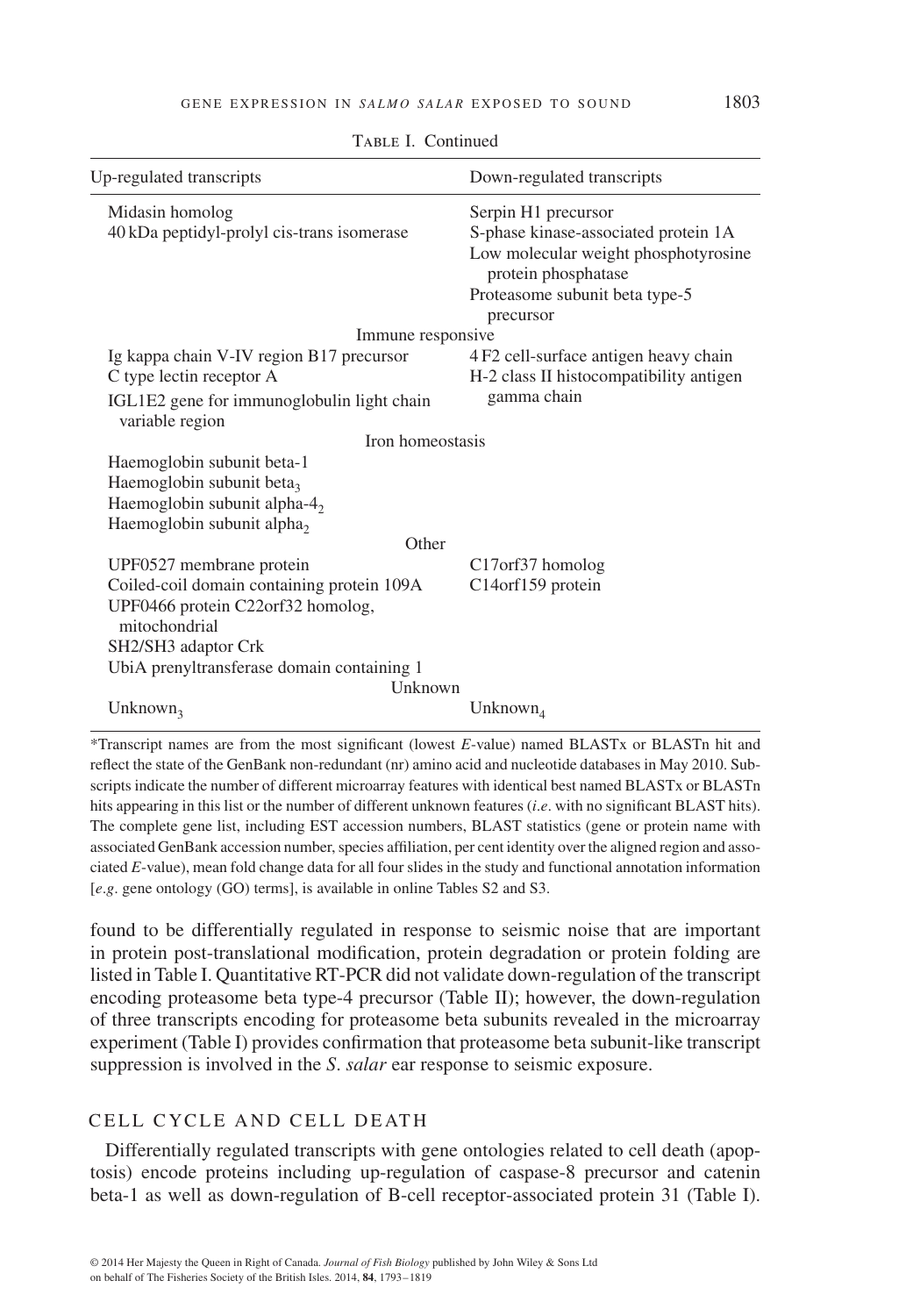| Expressed<br>sequence tag | Name of best BLAST hit                   | Microarray* |            | $qRT-PCR$ † |      |
|---------------------------|------------------------------------------|-------------|------------|-------------|------|
|                           |                                          | <b>MFC</b>  | $\pm$ S.E. | <b>MFC</b>  | P    |
| CA045755                  | Growth hormone I                         | $+3.4$      | $+0.8$     | $+7.78$     | 0.24 |
| CB492469                  | Nicotinamide riboside kinase 2‡          | $+2.9$      | $+0.3$     | $+1.89$     | 0.02 |
| CA056108                  | C-type lectin receptor A                 | $+2.4$      | $+0.3$     | $+2.20$     | 0.14 |
| CA058654                  | Retinol-binding protein I, cellular      | $+2.3$      | $+0.2$     | $+1.24$     | 0.89 |
| CA060239                  | Caspase-8 precursor                      | $+2.1$      | $+0.2$     | $+1.01$     | 0.67 |
| CB515375                  | Haemoglobin subunit alpha-4‡             | $+2.0$      | $+0.1$     | $+3.76$     | 0.01 |
| CA057346                  | C14orf159 protein                        | $-2.2$      | $+0.3$     | $-1.35$     | 0.04 |
| CB512698                  | Proteasome subunit beta type-4 precursor | $-2.3$      | $+0.2$     | $-1.07$     | 0.34 |

Table II. Summary of microarray and quantitative reverse transcription–polymerase chain reaction (qRT-PCR) analyses of microarray-identified transcripts

\*Mean±s.e. of exposed: control (+) and control: exposed (−) mean fold changes (MFC) for microarray data. In the microarray experiment,  $n=4$  replicates with two technical replicates and two dye swaps using pools of 12 individuals for exposed *Salmo salar* ear and 12 individuals for control *S*. *salar* ear with equal amount of mRNA per individual contributing to the pools. As microarray analyses were performed comparing the same sample pools, s.e. for microarray data reflects technical rather than biological variability. †Mean RQ ratios (MFC) and *P*-values of exposed: control (+) and control: exposed (−) for qRT-PCR data.  $qRT-PCR$  analyses were performed on  $n=12$  biological replicates from exposed and control groups, with two technical replicate reactions for each biological replicate. qRT-PCR data conveys information on biological variability as individuals (*i*.*e*. biological replicates) were incorporated into the qRT-PCR experimental design.

‡For multiple same-named transcripts from different microarray features, one representative microarray feature was selected for qRT-PCR and inclusion on this list. The complete list for all reproducibly informative features is available in Supporting Information Tables S2 and S3.

qRT-PCR, however, did not reveal any significant difference in expression of the transcript encoding caspase-8 precursor (Table II). Associated with neuronal cell death and regeneration is S100-B and nuclear migration protein, shown in the microarray experiment to be down-regulated in response to seismic exposure (Table I). Other microarray-identified transcripts important in cellular turnover as well as regulation of transcription/translation and nucleic acid binding are listed in Table I.

## IMMUNITY

Only a few reproducibly informative transcripts identified in the microarray study have functional annotations suggesting important roles in immune responses. The microarray-identified transcript encoding immune-relevant C-type lectin receptor A was up-regulated in response to seismic noise exposure (Table I). qRT-PCR validation of the transcript encoding C-type lectin receptor A revealed an overall induction in response to seismic exposure (Table II); however, due to the high variability in the seismic exposed group, the qRT-PCR showed no significant difference in the expression of the transcript encoding C-type lectin receptor A between control and seismic groups  $(P > 0.05)$ .

## SIGNALLING, SYNAPTIC TRANSMISSION

Several differentially regulated transcripts identified in this study have important roles related to signalling. For example, signalling-relevant transcripts identified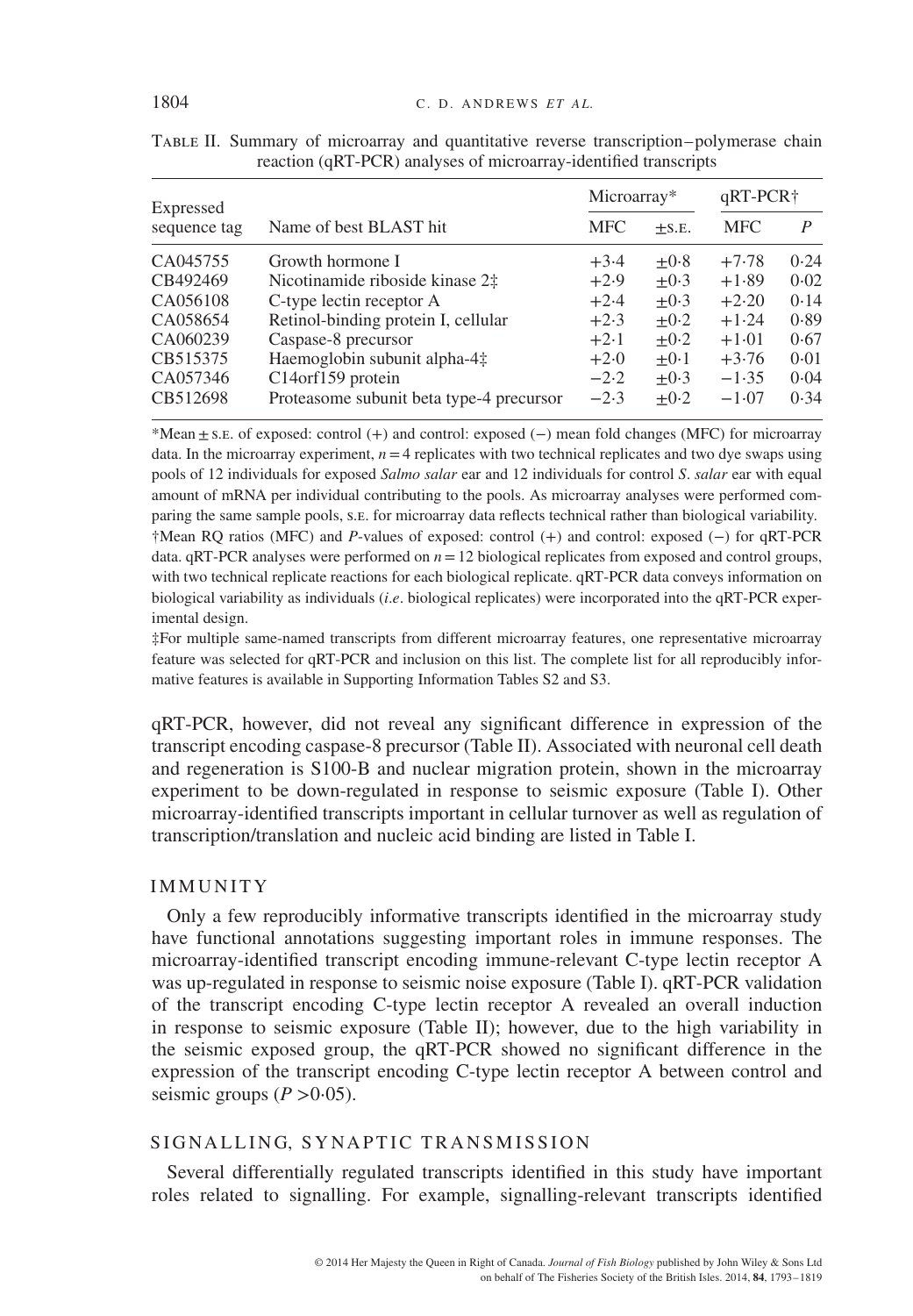by the microarray experiment as being up-regulated by seismic noise include those encoding growth hormone I, retinol-binding protein I and transthyretin (retinol transport) (Table I). Microarray-identified transcripts down-regulated by seismic noise and involved in signalling encode proteins including calmodulin 2, purpurin precursor (retinoid binding) and retinoid x receptor (Table I). qRT-PCR validation of the transcript encoding growth hormone I confirmed overall up-regulation in response to seismic noise exposure (Table II); however, there was high biological variability in expression of the transcript encoding growth hormone I (as seen with C-type lectin receptor A) in the seismic-exposed group, resulting in there being no significant difference between control and seismic groups  $(P > 0.05)$ .  $qRT-PCR$  validation of the transcript encoding retinol binding protein I revealed a slight overall induction in seismic-exposed ears compared to control ears (*P>*0⋅05) (Table II).

#### STRUCTURAL GENES

A transcript encoding a hypothetical protein similar to motile sperm domaincontaining protein 2, important in cell motility, was down-regulated in response to seismic noise exposure and represented the most abundant (*i*.*e*. highest mean fluorescent signal; data available through NCBI's GEO database, GEO series accession number GSE33257) down-regulated transcript in the microarray study (Table I). Other microarray-identified transcripts that were differentially regulated with important roles in cytoskeletal structure and dynamics encode proteins including coronin 1A, vasodilator-stimulated phosphoprotein, ezrin– radixin–moesin-binding phosphoprotein 50 (all actin binding) and collagen alpha 2 type IV chain (extracellular matrix structural constituent) (Table I).

#### OTHER AND UNKNOWN

The seismic noise-responsive transcript encoding C14orf159 protein has no well-defined function in energy metabolism; however, it is known to be important in the mitochondrion (GO Cellular Component term 'mitochondrion'; Supporting Information Table S3). Microarray results show down-regulation of the transcript encoding C14orf159 protein [Table I, which was validated by qRT-PCR (Table II)]. Other microarray-identified transcripts with no well-known function or not having any significant BLAST hit (unknown) are listed in Table I.

#### **DISCUSSION**

The visual observations made with respect to swimming behaviour upon exposure were similar to responses noted in other studies with fishes exposed to noise (McCauley *et al.*, 2000; Smith *et al.*, 2004; Buscaino *et al.*, 2010). An increase in swimming activity indicates an increase in overall metabolic rate, which implies a higher demand for oxygen. A prolonged increase in metabolic activity associated with faster swimming speeds could affect other biological activities, such as feeding, migration and reproduction (Buscaino *et al.*, 2010) as well as immune responses (Barton, 2002).

DNA microarrays have been used to identify genes responsible for deafness in human cochlear and vestibular tissues (Abe *et al.*, 2003) as well as genes responsive to intense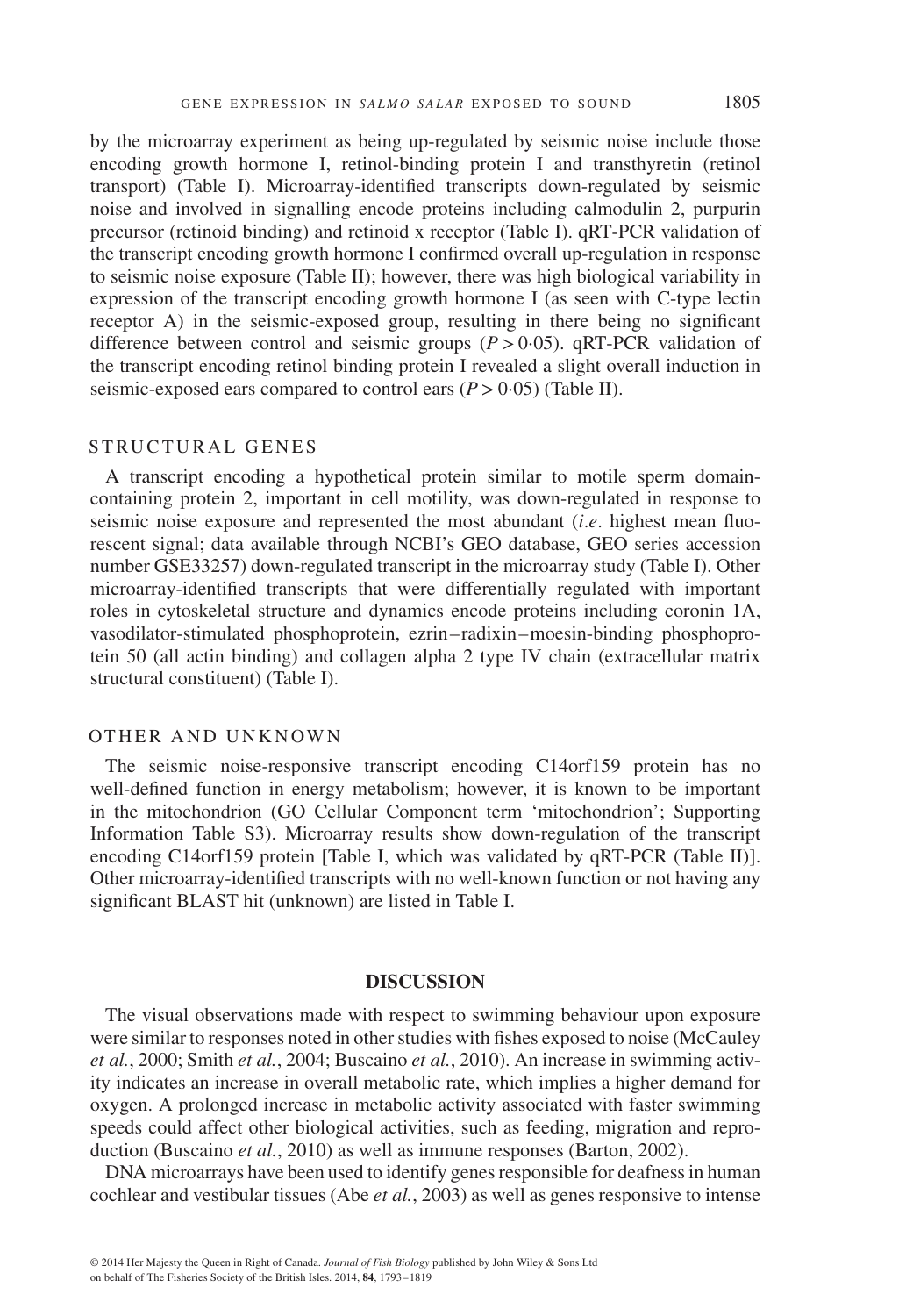noise exposure in *Rattus norvegicus* cochlea (Lomax *et al.*, 2001; Cho *et al.*, 2004; Kirkegaard *et al.*, 2006), *Chinchilla chinchilla* cochlea (Taggart *et al.*, 2001) and more recently in the inner ear of *D*. *rerio* following exposure for 36 h to a 100 Hz tone (Schuck *et al.*, 2011). The purpose of this study was to investigate the potential for change in gene expression in the inner ear of *S*. *salar* upon exposure to intense noise generated from a seismic airgun. The microarray study revealed 42 different transcripts reproducibly up-regulated and 37 different transcripts reproducibly down-regulated in response to noise. Gene lists provided insights into the effects of noise-induced stress on *S*. *salar* inner ear and revealed alteration in the expression of transcripts with functional annotations important in metabolism, iron homeostasis, stress response [including cell cycle and cell death (apoptosis), post-translational protein modification and immune response], signalling and cytoskeletal structure (Table I). The remainder of the discussion is focused on these biological processes.

## ENERGY AND METABOLISM

Differential expressions of several transcripts encoding proteins important in cellular respiration, including those with roles in oxygen transport, are reported in Table I. The microarray study showed up-regulation of transcripts encoding different subunits of haemoglobin in *S*. *salar* ear in response to seismic noise exposure: haemoglobin subunit beta-1 (2⋅6-fold), haemoglobin subunit beta (2⋅5-fold), haemoglobin subunit alpha-4 (2⋅3-fold) and haemoglobin subunit alpha (2⋅1-fold) (Supporting Information Table S2). These were represented by a total of eight informative microarray features; different microarray features with identical best named BLAST hits represent single genes or closely related paralogues. qRT-PCR validated the increase in the transcript encoding haemoglobin alpha-4 showing an overall increase of 3⋅8-fold (*P<*0⋅01) in seismic-exposed ear compared to control ear (Table II). Higher levels of haemoglobin in ear following exposure to intense noise may be due to tissue rupture or haemorrhage, which has been observed in other studies with fishes exposed to intense sound (Hastings & Popper, 2005; Casper *et al.*, 2012; Halvorsen *et al.*, 2012), including damage to hair cells (Enger, 1981; Hastings *et al.*, 1996; McCauley *et al.*, 2003; Smith *et al.*, 2006; Schuck & Smith, 2009; André *et al.*, 2011*b*; Smith *et al.*, 2011). Increased haemoglobin may also suggest a higher demand for oxygen in the seismic-exposed fish compared to control fish, due to an increase in metabolic activity (Franklin *et al.*, 1993; Eliason *et al.*, 2013). An increase in blood flow and capillary dilation in the cochlea of albino guinea pig *Cavia porcellus* was reported to be the key mechanism for meeting cellular metabolic demand in response to intense noise exposure (Dai & Shi, 2011).

The Krebs cycle is a central pathway of metabolism and also functions in a biosynthetic capacity, including synthesis of haeme through succinyl-coenzyme A (CoA) (McCammon *et al.*, 2003). Several transcripts representing genes involved in energy metabolism with important roles in the Krebs cycle or electron transport chain were differentially regulated in response to seismic noise exposure in the *S*. *salar* ear (Table I). Changes in metabolism have been reported in relation to noise-induced stress. In a previous microarray study, time-dependent (measured up to 6 h) noise-induced changes in expression of transcripts encoding proteins important in the Krebs cycle and the electron transport chain were reported following intense noise exposure in the *C*. *chinchilla* cochlea (Taggart *et al.*, 2001). Cytochrome c oxidase, which is highly expressed in teleost hair cells (Saidel & Crowder, 1997), has been shown using histochemical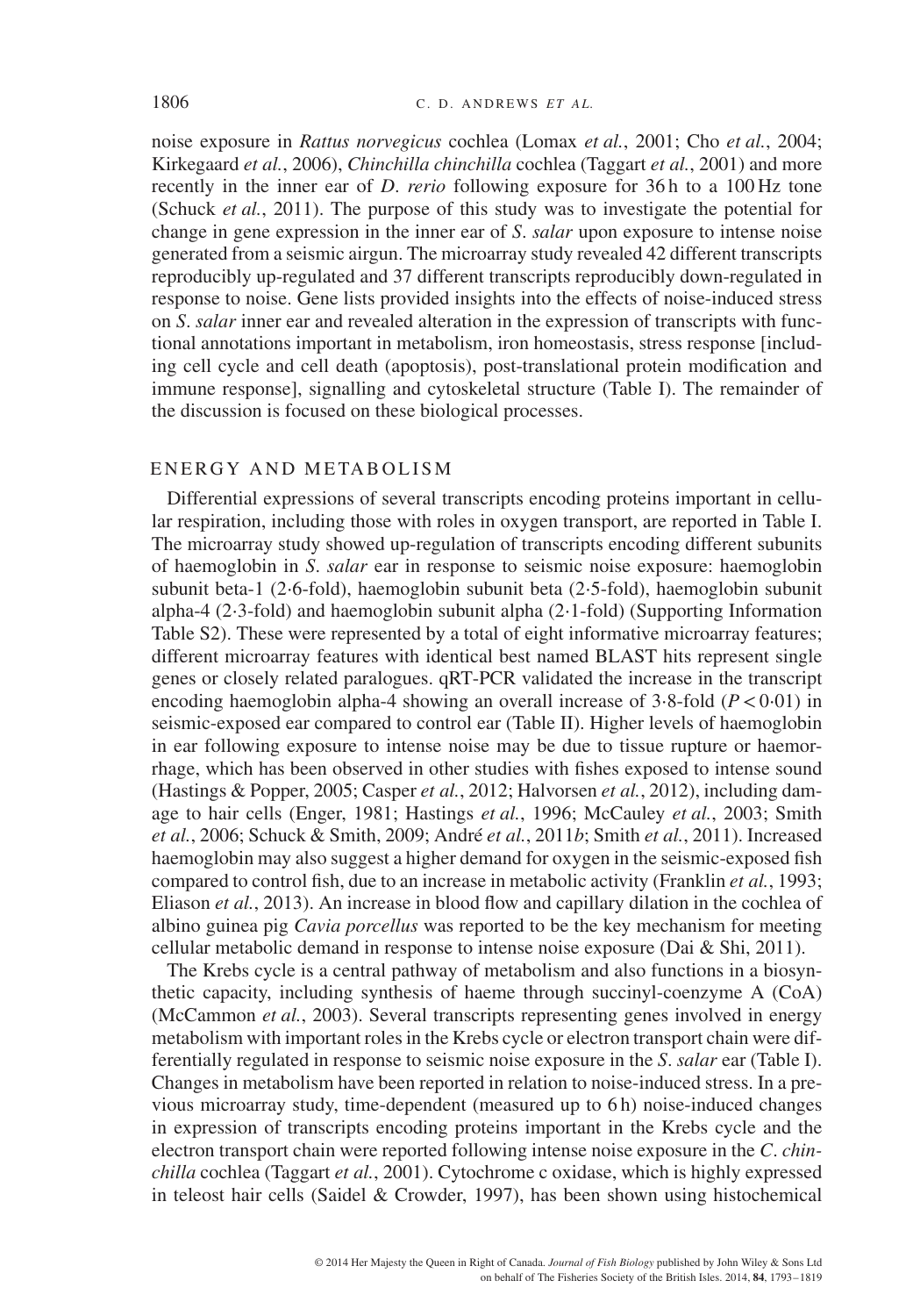techniques to decrease in the cochlea of albino *C*. *porcellus* in response to acoustic trauma (Hsu *et al.*, 1998). Hsu *et al.* (1998) suggested that a decrease in cytochrome c oxidase activity implies that metabolic damage may play a role in noise-induced hearing loss. The microarray results presented here show altered regulation of transcripts encoding different subunits of cytochrome c oxidase in *S*. *salar* ear, further confirming the potential for metabolic disturbance in response to intense noise exposure. Of particular interest is the transcript encoding succinyl-CoA ligase beta subunit, which was shown to be down-regulated in response to noise exposure (Table I). A mutation in the gene encoding the beta subunit of succinyl-CoA ligase has been reported to be responsible for a specific mitochondrial brain disease in humans, characterized by severe hearing impairment (Ostergaard *et al.*, 2007).

Metabolic and gene regulatory pathways that control cell life and death require nicotinamide adenine dinucleotide (NAD+). A recently discovered third vitamin precursor of  $NAD + in$  eukaryotes, nicotinamide riboside  $(NR)$ , is converted to  $NAD + in$  a novel salvage pathway, the nicotinamide riboside kinase pathway (Bieganowski & Brenner, 2004; Tempel *et al.*, 2007). Nicotinamide riboside kinase 2 was induced *>*20-fold and other NAD-synthesizing enzymes increased two to eight-fold 14 days after injury in mouse neuronal cell culture (Sasaki *et al.*, 2006). Sasaki *et al.* (2006) suggest that pathways that synthesize NAD +are activated after neuronal injury to enable increased NAD +production for downstream functions associated with the neuronal response to injury. In the current microarray study, two transcripts encoding nicotinamide riboside kinase 2 were shown to be reproducibly up-regulated in response to seismic noise exposure (Table I; Supporting Information Table S2). qRT-PCR confirmed up-regulation of this transcript (1⋅9-fold; *P<*0⋅05) (Table II). Up-regulation of the transcript encoding nicotinamide riboside kinase 2 in response to noise exposure points to potential neuronal protection in *S*. *salar* ear through increased production of NAD+. Nicotinamide riboside kinase 2 may be an important biomarker for seismic noise exposure in salmonids and other fish species.

# PROTEIN POST-TRANSLATIONAL MODIFICATION OR **DEGRADATION**

The ubiquitin–proteasome pathway (UPP) functions in the process of protein turnover by the combined action of ubiquitin-activating enzyme (E1), one of many ubiquitin-conjugating enzymes (E2) and ubiquitin ligases (E3), a large multicatalytic protease complex called the 26S proteasome, and accessory factors (Wilkinson, 1997; Lecker *et al.*, 2006; Hanna & Finley, 2007; Alberts *et al.*, 2008). Induction of *ube3b*, a gene encoding a member of the E3 ubiquitin ligase family, has been previously reported in injured tissues of chick *Gallus gallus domesticus* cochlea immediately following noise exposure (Lomax *et al.*, 2000). Lomax *et al.* (2001) infer that *ube3b* may play a protective role in either the classic stress response or in the stress response invoked by oxidative damage, as it is homologous to a nematode *Caenorhabditis elegans* oxidative stress-responsive gene. Some E3 ubiquitin ligases are associated with multiprotein complexes including the Skp1-Cullin-F-box (SCF) protein complex. SCF family ubiquitin ligases play an important role in co-ordinating glucose metabolism with proliferation, as well as responding to cellular energy status (Benanti, 2012). Microarray results presented here reveal a two-fold down-regulation of the transcript encoding Skp1A (S-phase kinase-associated protein 1A) (Table I; Supporting Information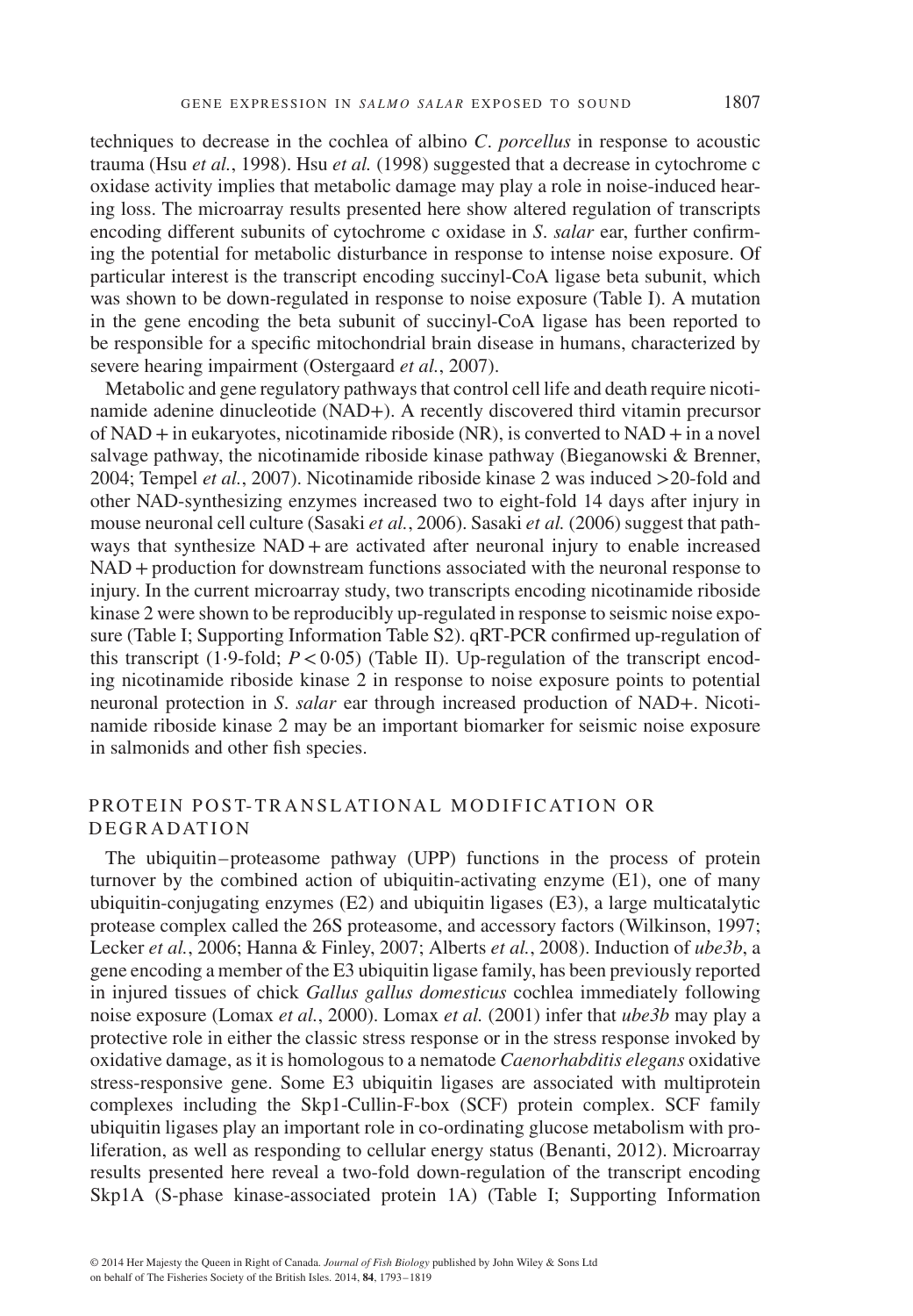Table S3), a highly conserved protein (BLAST shows that orthologues from salmonids and mammals are 100% identical over 149 aligned amino acid residues) (Supporting Information Table S3). Skp1, also called Organ of Corti protein 2 (OCP2), is an abundant inner ear protein in mammalian cochlea (Chen *et al.*, 1995; Thalmann, 2001; Thalmann *et al.*, 2003). Nelson *et al.* (2007) have shown Skp1 to be a potential genetic modifier in age-related hearing loss in mice *Mus musculus* and suggest that Skp1 probably plays a role in auditory function. Additional transcripts encoding proteins important in the UPP that were shown by microarray to be down-regulated in response to intense noise exposure in *S*. *salar* ear include proteasome subunit beta type-1A (three-fold), proteasome subunit beta type-4 precursor (2⋅3-fold) and proteasome subunit beta type-5 precursor (1⋅9-fold) (Table I; Supporting Information Table S3).

The transcript encoding ubiquitin carboxyl terminal hydrolase isozyme L1 (UCH L1) was shown by microarray to be up-regulated in response to noise exposure in *S*. *salar* (2⋅3-fold) (Table I; Supporting Information Table S2). Ubiquitin carboxyl terminal hydrolases (UCH) are thought to be essential for deubiquitination activity by releasing ubiquitin from its substrates (Wilkinson, 1997). UCH L1, highly expressed in neuronal cells in mammals (Wilkinson *et al.*, 1989, 1992; Saigoh *et al.*, 1999), has been shown to play a crucial role in synaptic transmission (Chen *et al.*, 2010) and neurodegeneration (Saigoh *et al.*, 1999) in *M*. *musculus*. Therefore, UCH L1 may be up-regulated in *S*. *salar* ear to serve as protection against nerve damage due to intense noise exposure.

Ubiquitin family domain-containing protein 1-encoding transcript was the most highly up-regulated transcript (5⋅0-fold) (Table I; Supporting Information Table S2) in response to noise-induced stress in *S*. *salar* ear. While there are no GO terms assigned to this protein, it is reported to be involved in protein modification (Fenner *et al.*, 2009). As well, the gene encoding 40 kDa peptidyl-prolyl *cis–trans* isomerase, important in post-translational protein modification, was also up-regulated at the mRNA level in *S*. *salar* ear in response to seismic noise exposure (1⋅8-fold) (Table I; Supporting Information Table S2) and has previously been reported to be up-regulated at the mRNA level in a time-dependent manner in response to intense noise exposure in *C*. *chinchilla* cochlea (Taggart *et al.*, 2001). Down-regulation of transcripts important in the UPP, along with increased expression of a transcript important in deubiquination (UCH) points to dysregulation of regulated protein degradation machinery *via* the UPP in response to noise-induced stress in *S*. *salar* ear.

# CELL CYCLE AND CELL DEATH

Regulated cell death (*i*.*e*. apoptosis) is important during development and maintenance of tissues. The involvement of apoptosis in noise-induced hearing loss is reviewed in Op de Beeck *et al.* (2011). Apoptotic activity has been reported in noise-damaged *C*. *porcellus* cochlea (Hu *et al.*, 2000, 2002) as well as noise-damaged *C*. *chinchilla* cochlea (Nicotera *et al.*, 2003). An increase in apoptotic activity was also observed in goldfish *Carassius auratus* (L. 1758) ear tissues 0–2 days following noise exposure, coinciding with the period of greatest hair cell loss (Smith *et al.*, 2006). Altered expression of genes involved in regulation of apoptosis has also been reported in mammalian ear tissues (Kirkegaard *et al.*, 2006), including *C*. *porcellus* cochlea (Yamashita *et al.*, 2008), as well as *D*. *rerio* inner ear (Shuck *et al.*, 2011) following noise exposure. Microarray-identified transcripts encoding proteins involved in apoptosis that are differentially regulated in *S*. *salar* ear following seismic noise exposure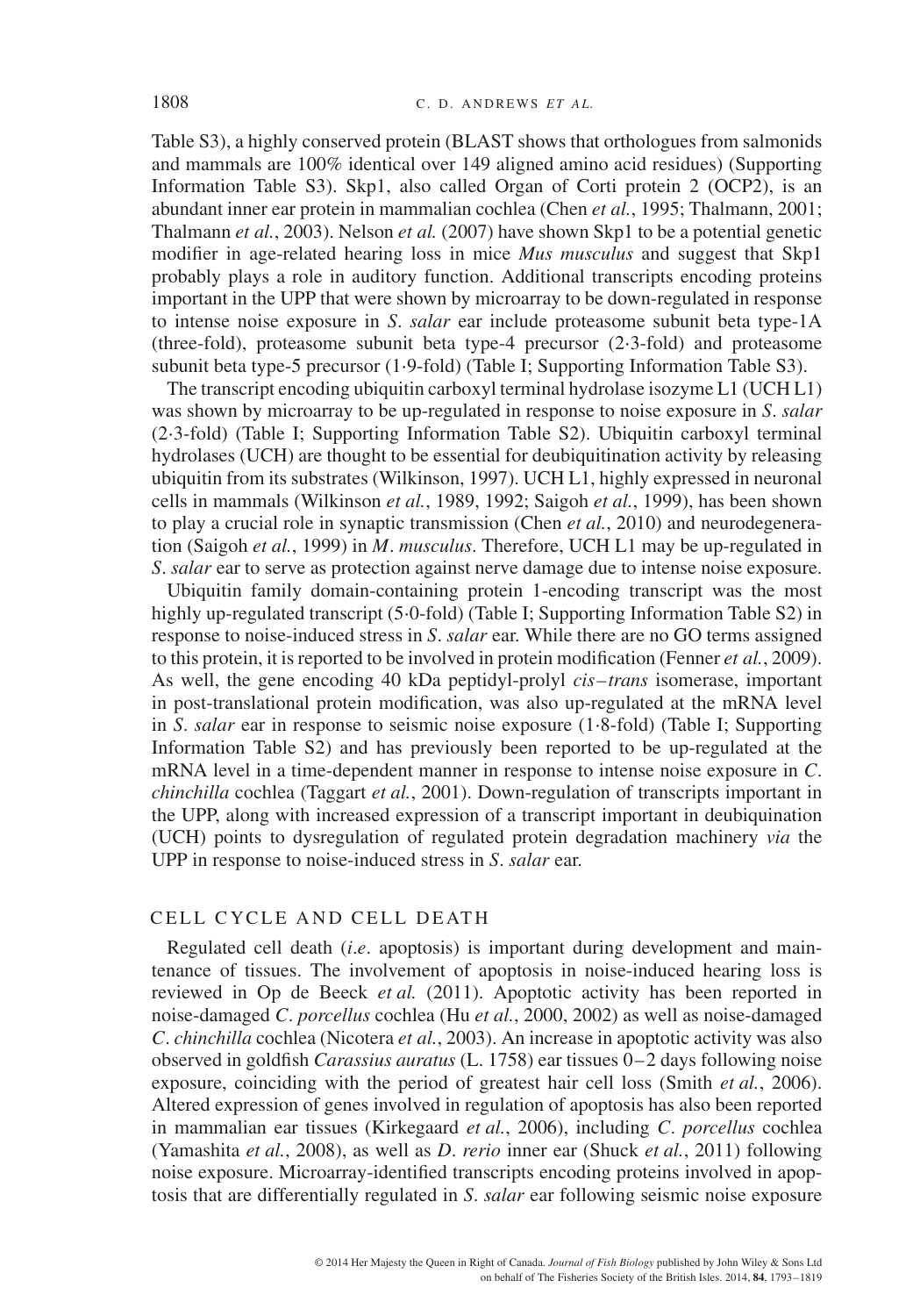include caspase-8 precursor (2⋅1-fold up-regulated) and B-cell receptor-associated protein 31 (2⋅7-fold down-regulated) (Table I; Supporting Information Tables S2 and S3). qRT-PCR results, however, did not confirm up-regulation of caspase 8 precursor-encoding transcript (Table II). There may be other *caspase-8* paralogues influencing the microarray results; the upcoming availability of an *S*. *salar* reference genome (Davidson *et al.*, 2010) will facilitate discovery of additional paralogues (if present) and the development of paralogue-specific qRT-PCR assays in the future.

#### IMMUNITY

Unlike apoptosis, non-programmed cell death (*i*.*e*. necrosis) is induced by injury and is characterized by cellular membrane rupture, eliciting inflammatory immune responses (Alberts *et al.*, 2008). Changes in genes related to immune function have been reported following acoustic trauma in *R*. *norvegicus* cochlea (Cho *et al.*, 2004; Kirkegaard *et al.*, 2006) and *D*. *rerio* inner ear (Shuck *et al.*, 2011). The microarray study showed a 2⋅4-fold induction of the transcript encoding C-type lectin receptor A in the seismic-exposed ear compared with the control ear (Table I; Table S2), and qRT-PCR confirmed the up-regulation of this transcript (Table II). C-type lectins sense products from dying cells and induce inflammatory signals that alter immune system responses (Cambi & Figdor, 2009). As seen with some other noise-induced transcripts reported in this study (*e*.*g*. growth hormone I encoding transcript), expression of C-type lectin receptor A-encoding transcript is highly variable among individuals from the seismic-exposed group. This high biological variability of expression suggests that there are differences in the sensitivity of individual *S*. *salar* ears to stress induced by noise exposure. Other transcripts with immune-relevant functional annotations that reproducibly responded to seismic noise exposure in *S*. *salar* inner ear are listed in Table I. The up-regulation of two immunoglobulin-related transcripts and down-regulation of the transcript encoding H-2 class II histocompatibility antigen gamma chain (involved in MHC class II antigen processing) (Table I) suggest that seismic-exposed *S*. *salar* ears have altered immune activity. Microarrays were previously used to show that the transcript encoding immunoglobulin heavy variable 2–2 was up-regulated, and several other immune-relevant genes (including *mhc2a*) responded at the transcript expression level, in *D*. *rerio* ears after acoustic overexposure (Schuck *et al.*, 2011). The dysregulation of immune-relevant genes in ear following loud sound exposure appears to be conserved between *S*. *salar* and *D*. *rerio* and warrants further investigation.

## SIGNALLING, SYNAPTIC TRANSMISSION

The neuroendocrine system reacts to physiological challenges (*i*.*e*. stresses) to restore homeostasis in organs and cells throughout the body (Dorshkind & Horseman, 2001). Multiple studies have confirmed that hormones secreted by the neuroendocrine system (*e*.*g*. growth hormone and insulin-like growth factor-1) play an important role in the stress response and immune function (Pickering *et al.*, 1991; Kelley *et al.*, 2007). The microarray results here revealed a 3⋅4-fold increase in growth hormone I-encoding transcript in *S*.*salar* ear in response to noise exposure (Table I; Supporting Information Table S2) with an increase of 7⋅8-fold demonstrated by qRT-PCR (Table II). Again, there was high biological variability in the qRT-PCR data for the seismic-exposed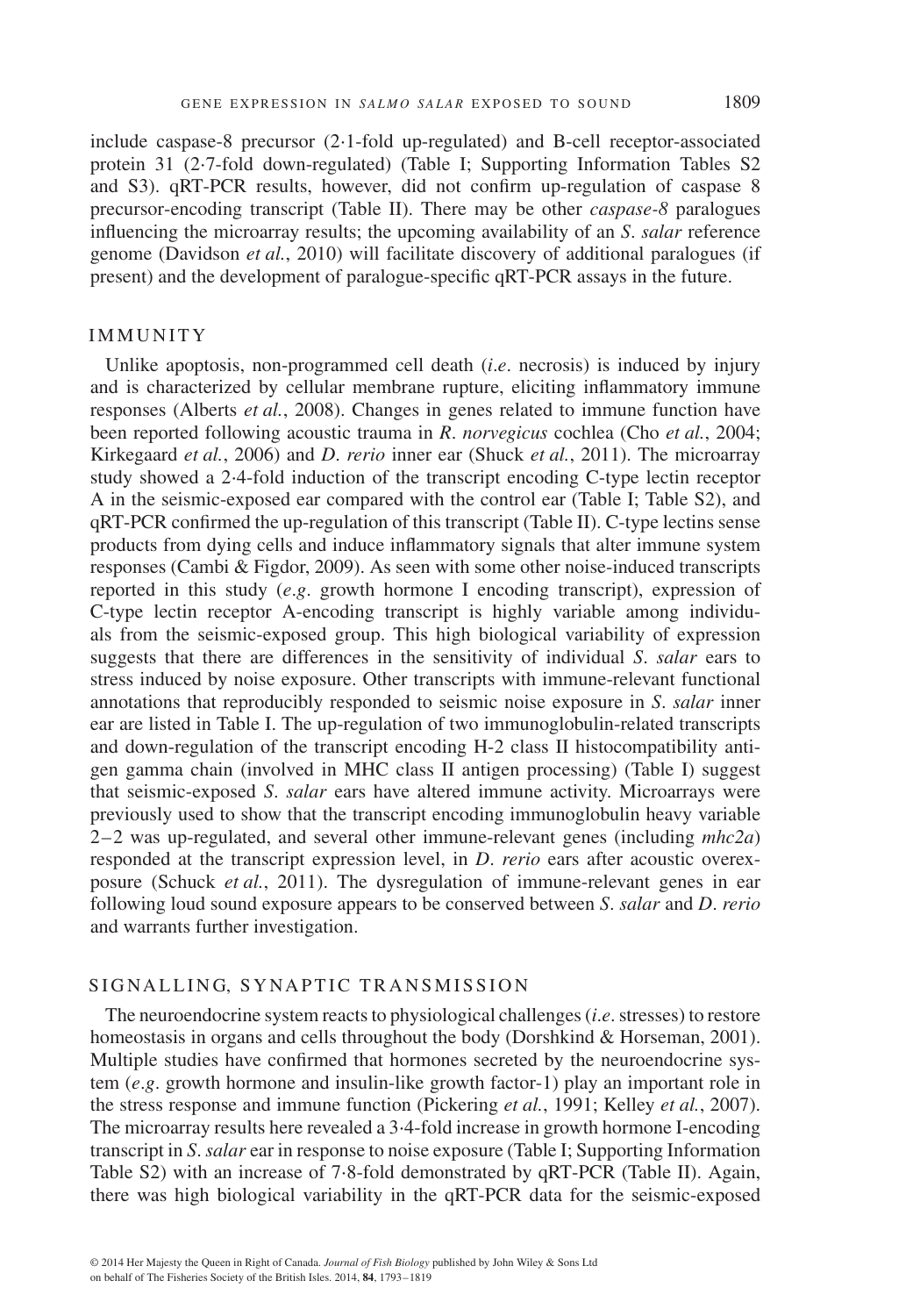group. This high biological variability in biomarker transcript expression may be a reflection of individual variability in response to stress, and differences in timing of transcript induction between individuals (*i*.*e*. some animals may have passed peak expression of growth hormone I-encoding transcript or may not have reached peak expression at time of sampling). Shuck *et al.* (2011) demonstrated a 64-fold increase in growth hormone I-encoding transcript in *D*. *rerio* inner ear 2 days after noise exposure, which coincided with the period of greatest cell proliferation reported in their previous study (Shuck & Smith, 2009). Shuck *et al.* (2011) also showed that growth hormone I-encoding transcript decreased to 5⋅5-fold higher in noise-exposed *D*. *rerio* ear compared to controls 4 days after exposure and indicated that growth hormone played an important role in recovery of *D*. *rerio* inner ear following acoustic trauma. Shuck *et al.* (2011) injected growth hormone in non-sound exposed *D*. *rerio* and reported an increase in cell proliferation, suggesting that growth hormone is able to stimulate cell proliferation. Furthermore, Sun *et al.* (2011) reported that growth hormone can promote hair cell regeneration in *D*. *rerio* inner ear following acoustic trauma by stimulating proliferation and suppressing apoptosis. By contrast, a two-fold decrease in growth hormone gene (*gh1*) expression has been detected in *R*. *norvegicus* cochlea 2⋅5 h following noise exposure (Cho *et al.*, 2004). It is possible that differences in growth hormone response to intense noise exposure in the *R*. *norvegicus* cochlea (Cho *et al.*, 2004), compared to *S*.*salar* and *D*.*rerio* inner ear growth hormone-encoding transcript expression responses to intense noise exposure, are due to time sampled after exposure, although other factors such as duration, intensity and frequency of sound, as well as differences in the mammalian auditory system *v*. fish auditory systems, may play a role.

Growth hormone induction in *S*. *salar* ear in response to seismic noise exposure may act to restore homeostasis in the inner ear in response to stress, possibly through stimulation of the immune system (Yada, 2007). Thyroid hormones can also act as immunostimulatory mediators and are important during response to environmental and physiological stress (Dorshkind & Horseman, 2001). Transthyretin is a carrier for both thyroxine (a thyroid hormone), as well as for retinol through binding to the retinol-binding protein, and it has been demonstrated to play an important role in nerve regeneration and sensorimotor function in *M*. *musculus* (Fleming *et al.*, 2007). Microarray-identified transcripts encoding transthyretin and retinol binding protein I were up-regulated (2⋅1-fold and 2⋅3-fold, respectively) (Table I; Supporting Information Table S2) in seismic-exposed *S. salar* ear, while retinoid x receptor beta a-encoding transcript was down-regulated (1.8-fold) (Table II; Supporting Information Table S3). Cellular retinol-binding protein type I and retinoid x receptors are important in retinoic acid biosynthesis, which is reported in the developing sensory epithelium of *R*. *norvegicus* inner ear (Ylikoski *et al.*, 1994). Retinoic acid may play a role in damage-induced hair cell regeneration in developing and mature inner ear organs as well as in the developing auditory organ (Ylikoski *et al.*, 1994) and is implicated in playing a role in anti-apoptosis in mammalian systems in response to intense noise exposure in outer hair cells (Ahn *et al.*, 2005). Alteration of expression of transcripts important in retinoic acid biosynthesis and thyroid hormone transport in inner ear of *S*. *salar* may point to protective mechanisms *via* immunostimulation or anti-apoptosis, as well as a role in neuroregeneration.

Calmodulin, a major intracellular calcium receptor, maintains intracellular calcium homeostasis in many tissues including hair cells (Furness *et al.*, 2002; Zuo *et al.*, 2008). Calmodulin serves as a marker for inner ear ganglion neurons and hair cells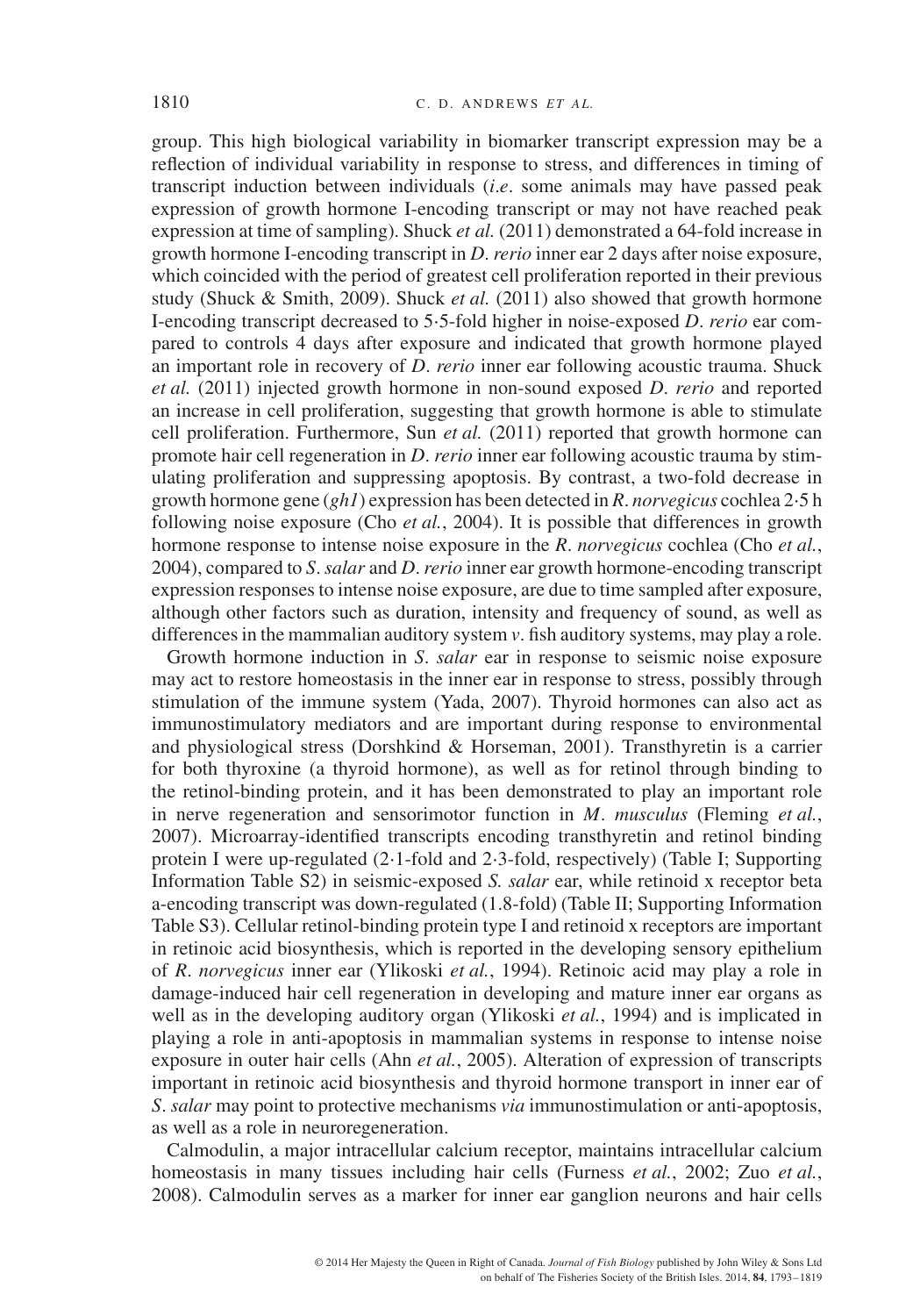and is involved in several biological processes including inflammation and apoptosis (Schuck *et al.*, 2011). Furthermore, a study using *Rana catesbeiana* saccular hair cells has shown that calmodulin participates in mechanoelectrical transduction (Cyr *et al.*, 2002). In the current study, microarray-identified calmodulin 2-encoding transcript was 2⋅1-fold down-regulated (Table I; Supporting Information Table S3) in *S*. *salar* ear in response to seismic noise exposure. Acoustic overstimulation, however, has been shown to cause an increase in the transcript encoding calmodulin 3 in *C*. *chinchilla* inner ear (Taggart *et al.*, 2001) and an increase in calmodulin protein expression in *C*. *porcellus* cochlear hair cells (Zuo *et al.*, 2008). Direct comparisons of transcript expression between this study on *S*. *salar* inner ear and previous studies on mammalian ear are difficult since the mammalian studies targeted specific organs or tissues within the ear, whereas the *S*. *salar* study presented here includes the whole inner ear. In addition, two subregions of *R*. *norvegicus* cochlea showed differential expression of several transcripts, including the transcript encoding calmodulin (Cho *et al.*, 2001). In *S*.*salar*, it is hypothesized that the down-regulation of the transcript encoding calmodulin 2 may be part of a mechanism aimed at limiting damage in the fish ear after loud sound exposure.

# STRUCTURAL GENES

Cytoskeletal proteins contribute to the structural integrity and specialized function of the inner ear (Frolenkov *et al.*, 2004; Vollrath *et al.*, 2007); however, acoustic overstimulation can result in reorganization and other changes in cytoskeletal proteins (Avinash *et al.*, 1993; Hu & Henderson, 1997). Altered expression of transcripts encoding proteins with cytoskeletal roles have been previously observed in *D*. *rerio* inner ear (Schuck *et al.*, 2011), *R*. *norvegicus* cochlea (Chen, 2006), *C*. *chinchilla* cochlea (Taggart *et al.*, 2001), *G*. *g*. *domesticus* ear tissues (Cotanche *et al.*, 1994; Adler *et al.*, 1995; Gong *et al.*, 1996; Lomax *et al.*, 2000) and *C*. *porcellus* cochlear hair cells (Zuo *et al.*, 2008) following noise exposure. While the studies conducted on mammalian and avian ear tissues demonstrate primarily elevated levels of cytoskeletal transcripts following exposure, the cytoskeleton-relevant TOI in the *D*. *rerio* study were significantly down-regulated following noise exposure. In the current study, microarray-identified reproducibly informative transcripts encoding proteins important in structural scaffolding were differentially regulated in response to seismic noise exposure in the *S*. *salar* ear. *Salmo salar* ear transcripts up-regulated by seismic noise included those encoding coronin-1A (2⋅7-fold) and vasodilator-stimulated phosphoprotein (1⋅9-fold) (both important in actin-binding) (Table I; Supporting Information Table S2), while transcripts reproducibly down-regulated included those encoding ezrin-radixin-moesin-binding phosphoprotein 50 (2⋅3-fold) (involved in crosslinking actin filaments with plasma membranes), collagen alpha 2 type IV chain (two-fold) (part of the extracellular matrix) and motile sperm domain-containing protein 2 (two fold) (a motor protein important in cell motility, and representing the most abundant down-regulated transcript identified in the microarray study) (Table I; Supporting Information Table S3). Cytoskeletal proteins are known to be important in normal hair cell development and function in mammals (Petit & Richardson, 2009), and an increase in cytoskeletal proteins in *C*. *porcellus* cochlear hair cells following noise conditioning has been observed (Zuo *et al.*, 2008). Dysregulation of cytoskeletal-relevant transcripts in *S*. *salar* ear following noise exposure may point to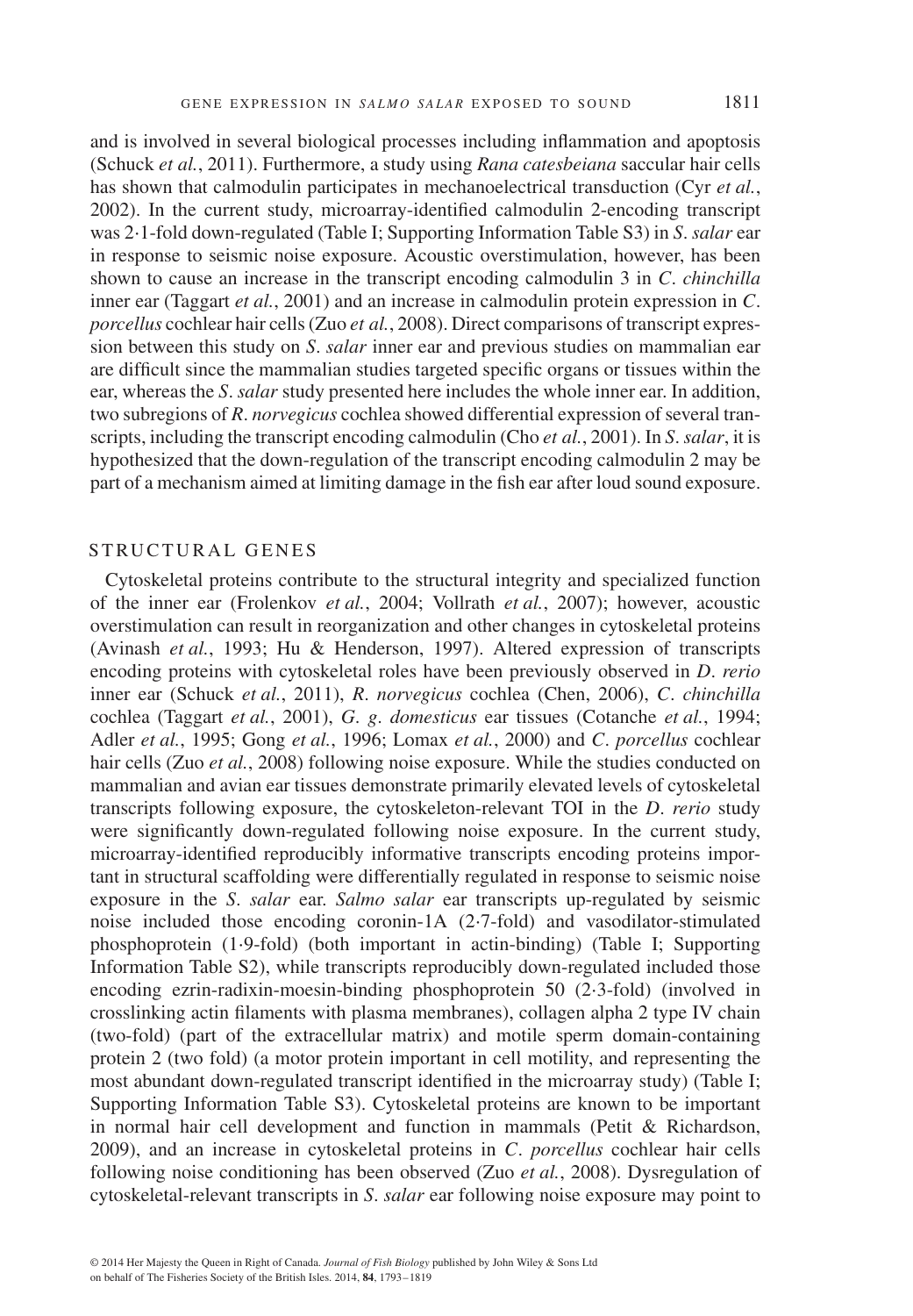hair cell regeneration following damage or possibly an adaptive mechanism to protect hair cells against further exposure to intense noise (*i*.*e*. conditioning).

#### OTHER AND UNKNOWN

Transcripts that are not currently classified or have no known function are also summarized in Table I and also represent transcripts potentially responsive to noise-induced stress in *S*. *salar* inner ear. The microarray-identified transcript encoding C14orf159 protein is down-regulated (2⋅2-fold) (Table I; Supporting Information Table S3) in response to seismic noise exposure in *S*. *salar* ear and validated by qRT-PCR (−1⋅4-fold, *P<*0⋅05) (Table II). C14orf159 is highly conserved; BLASTx against GenBank's non-redundant (nr) amino acid sequence database shows that *S*.*salar* partial *c14orf159* cDNA sequence (GenBank accession number CA057346) is 73% identical to *D*. *rerio c14orf159* (AAI55802, 82/112 identities, *E*-value 3e-41) and 61% identical to human *c14orf159* (BAG53908, 70/113 identities, *E*-value 9e-33) at the hypothetical amino acid level. C14orf159 protein has no well-defined function, although it is thought to be important in the mitochondrion (GO Cellular Component term 'mitochondrion'; Supporting Information Table S3). Mitochondria are specialized organelles that produce most of the cell's energy (Alberts *et al.*, 2008). Changes in mitochondrial respiration (Hu *et al.*, 2008; Crawley & Keithley, 2011; Park *et al.*, 2012) and activation of a mitochondrial cell death pathway (Wang *et al.*, 2007) have been reported in mammalian hair cells following sound trauma. Additionally, the transcript encoding C14orf159 is up-regulated in *S*. *salar* gill affected by amoebic gill disease immediately following exposure to virulent amoebae (Morrison *et al.*, 2006), and the human *c14orf159* gene is known to bind  $ER\alpha$  in 17 $\beta$ -oestradiol-treated human breast cancer cells (Creekmore *et al.*, 2007). While current functional information on *c14orf159* is scant, its transcript may prove to be an important biomarker of noise-induced stress in *S*. *salar* ear.

Microarray technology provides an avenue for investigating changes in the expression of large numbers of genes, thereby offering a potential for identifying candidate molecular markers of cell and organ damage, as well as potential for gaining insight into fundamental mechanisms of cellular stress. The microarray platform used in this study, a 16 000-gene  $(16 K)$  cDNA array with probes stringently selected from large salmonid EST databases (von Schalburg *et al.*, 2005), was an effective tool for this functional genomics research on the effects of exposure to loud sounds from a seismic airgun on gene expression in the inner ear of *S*. *salar*. Loud sound-responsive *S*. *salar* ear transcripts identified in this study belonged to functional categories including (1) energy and metabolism, (2) protein post-translational modification and degradation, (3) cell cycle and cell death, (4) immunity, (5) signalling, synaptic transmission and (6) structural genes. In addition, a number of microarray-identified transcripts in this study are not currently classified or have no known function. Overall, results support the hypothesis that effects on the ears of fishes are important endpoints to investigate in considerations by management, academic and industrial interests regarding the potential effects on fishes of seismic surveys, which may be carried out in a particular area over a number of weeks. Further, in any attempt to establish an exposure and response relationship for injury to fishes, with a view toward defining the dimensions of effect–no effect zones for seismic surveys, it seems reasonable to suggest that assessing the potential for effects on the ears would fall in a priority category.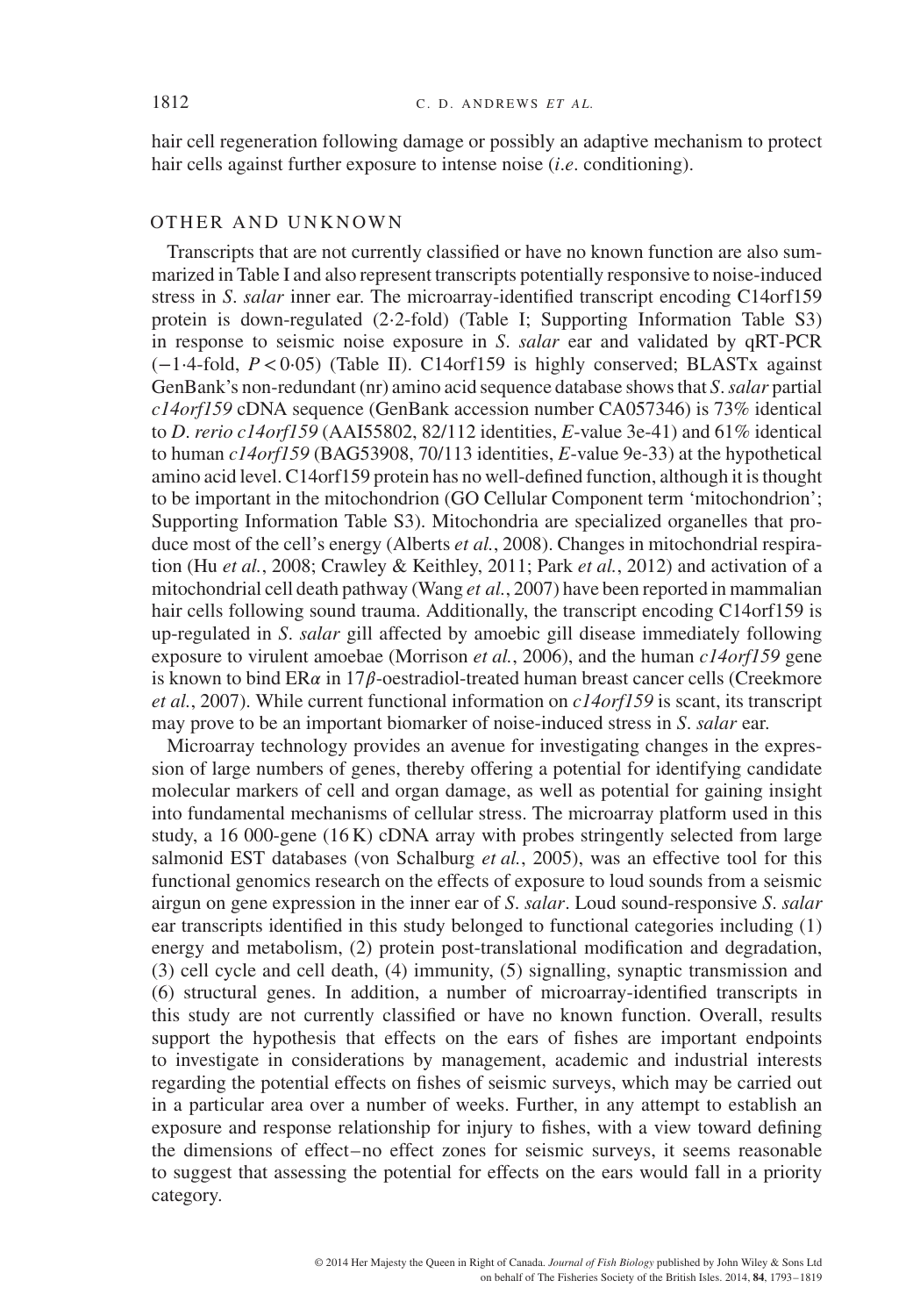This research was supported by Environmental Studies Research Funds (National Energy Board) and Habitat Management (Fisheries and Oceans Canada). Additional funding for M.L.R. is provided by a Canada Research Chair (Tier 2) in Marine Biotechnology and grants from Canada Foundation for Innovation, Research and Development Corporation, and Natural Sciences and Engineering Research Council of Canada (NSERC). Adam Wadsworth, Oceans Ltd, St John's, Newfoundland and Labrador, also provided invaluable assistance with sound metrics.

#### **Supporting Information**

Supporting Information may be found in the online version of this paper: **Table S1.** Primers used in QPCR.

**Table S2.** Transcripts greater than 1⋅75-fold up-regulated in seismic exposed *Salmo salar* ear relative to control *Salmo salar* ear on at least three slides of study.

**Table S3.** Transcripts greater than 1⋅75-fold down-regulated in seismic exposed *Salmo salar* ear relative to control *Salmo salar* ear on at least three slides of study.

#### **References**

- Abe, S., Katagiri, T., Saito-Hisaminato, A., Usami, S.-I., Inoue, Y., Tsunoda, T. & Nakamura, Y. (2003). Identification of CRYM as a candidate responsible for nonsyndromic deafness, through cDNA microarray analysis of human cochlear and vestibular tissues. *The American Journal of Human Genetics* **72,** 73–82.
- Adler, H. J., Neimec, A. J., Moody, D. B. & Raphael, Y. R. (1995). Tectorial membrane regeneration in acoustically damaged birds: an immunocytochemical technique. *Hearing Research* **86,** 43–46.
- Ahn, J. H., Kang, H. H., Kima, Y.-J. & Chung, J. W. (2005). Anti-apoptotic role of retinoic acid in the inner ear of noise-exposed mice. *Biochemical and Biophysical Research Communications* **335,** 485–490.
- Alberts, B., Johnson, A., Lewis, J., Raff, M., Roberts, K. & Walter, P. (2008). *Molecular Biology of the Cell*, 5th edn. New York, NY: Garland and Science, Taylor and Francis Group, LLC.
- André, M., van der Schaar, M., Zaugg, S., Houégnigan, L., Sánchez, A. M. & Castell, J. V. (2011*a*). Listening to the deep: live monitoring of ocean noise and cetacean acoustic signals. *Marine Pollution Bulletin* **63,** 18–26.
- André, M., Solé, M., Lenoir, M., Durfort, M., Quero, C., Mas, A., Lombarte, A., van der Schaar, M., López-Bejar, M., Morell, M., Zaugg, S. & Houégnigan, L. (2011*b*). Low-frequency sounds induce acoustic trauma in cephalopods. *Frontiers in Ecology and the Environment* **9,** 489–493.
- Avinash, G. B., Nuttall, A. L. & Raphael, Y. (1993). 3-D analysis of F-actin in stereocilia of cochlear hair cells after loud noise exposure. *Hearing Research* **67,** 139–146.
- Bailey, H., Senior, B., Simmons, D., Rusin, J., Picken, G. & Thompson, P. M. (2010). Assessing underwater noise levels during pile-driving at an offshore windfarm and its potential effects on marine mammals. *Marine Pollution Bulletin* **60,** 888–897.
- Barton, B. A. (2002). Stress in fishes: a diversity of responses with particular reference to changes in circulating corticosteroids. *Integrative and Comparative Biology* **42,** 517–525.
- Benanti, J. A. (2012). Coordination of cell growth and division by the ubiquitin–proteasome system. *Seminars in Cell & Developmental Biology* **23,** 492–498.
- Bieganowski, P. & Brenner, C. (2004). Discoveries of nicotinamide riboside as a nutrient and conserved NRK genes establish a Preiss-Handler independent route to  $NAD + in$  fungi and humans. *Cell* **117,** 495–502.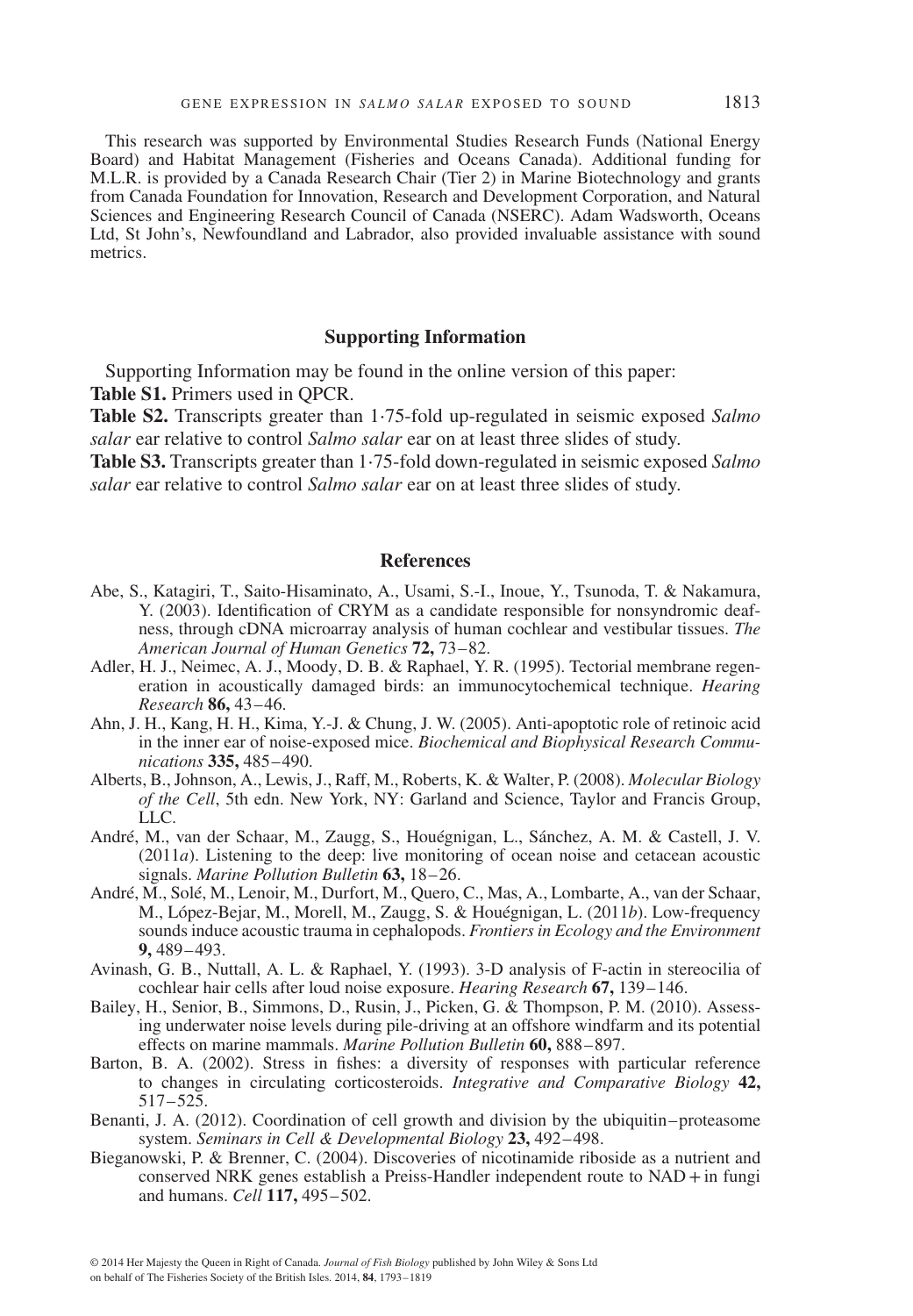- Buscaino, G., Filiciotto, F., Buffa, G., Bellante, A., Di Stefano, V., Assenza, A., Fazio, F., Caola, G. & Mazzola, S. (2010). Impact of an acoustic stimulus on the motility and blood parameters of European sea bass (*Dicentrarchus labrax* L.) and gilthead sea bream (*Sparus aurata* L.). *Marine Environmental Research* **69,** 136–142.
- Cambi, A. & Figdor, C. (2009). Necrosis: c-type lectins sense cell death. *Current Biology* **19,** R375–R378.
- Casper, B. M., Popper, A. N., Matthews, F., Carlson, T. J. & Halvorsen, M. B. (2012). Recovery of barotraumas injuries in Chinook salmon, *Oncorhynchus tshawytscha* from exposure to pile driving sound. *PLoS ONE* **7,** e39593.
- Chapman, N. R. & Price, A. (2011). Low frequency deep ocean ambient noise trend in the Northeast Pacific Ocean. *Journal of the Acoustical Society of America* **129,** 161–165.
- Chen, G.-D. (2006). Prestin gene expression in the rat cochlea following intense noise exposure. *Hearing Research* **222,** 54–61.
- Chen, H., Thalmann, I., Adams, J. C., Avraham, K. B., Copeland, N. G., Jenkins, N. A., Beier, D. R., Corey, D. P., Thalmann, R. & Duyk, G. M. (1995). cDNA cloning, tissue distribution, and chromosomal localization of OCP2, a gene encoding a putative transcription-associated factor predominantly expressed in the auditory organs. *Genomics* **27,** 389–398.
- Chen, F., Sugiura, Y., Myers, K. G., Liu, Y. & Lin, W. (2010). Ubiquitin carboxyl-terminal hydrolase L1 is required for maintaining the structure and function of the neuromuscular junction. *Proceedings of the National Academy of Sciences* **107,** 1636–1641.
- Cho, Y., Gong, T.-W. L., Stover, T., Lomax, M. I. & Altschuler, R. A. (2001). Gene expression profiles of the rat cochlea, cochlear nucleus, and inferior colliculus. *Journal of the Association for Research in Otolaryngology* **3,** 54–67.
- Cho, Y., Gong, T.-W. L., Kanicki, A., Altschuler, R. A. & Lomax, M. I. (2004). Noise overstimulation induces early genes in the rat cochlea. *Molecular Brain Research* **130,** 134–148.
- Cotanche, D. A., Lee, K. H., Stone, J. S. & Picard, D. A. (1994). Hair cell regeneration in the bird cochlea following noise damage or ototoxic drug damage. *Anatomy and Embryology* **189,** 1–18.
- Council, N. R. (2003). *Ocean Noise and Marine Mammals*. Washington, DC: National Academy Press.
- Crawley, B. K. & Keithley, E. M. (2011). Effects of mitochondrial mutations on hearing and cochlear pathology with age. *Hearing Research* **280,** 201–208.
- Creekmore, A. L., Ziegler, Y. S., Bonéy, J. L. & Nardulli, A. M. (2007). Estrogen receptor  $\alpha$  regulates expression of the breast cancer 1 associated ring domain 1 (BARD1) gene through intronic DNA sequence. *Molecular and Cellular Endocrinology* **267,** 106–115.
- Cyr, J. L., Dumont, R. A. & Gillespie, P. G. (2002). Myosin-1c interacts with hair-cell receptors through its calmodulin-binding IQ domains. *The Journal of Neuroscience* **22,** 2487–2495.
- Dai, M. & Shi, X. (2011). Fibro-vascular coupling in the control of cochlear blood flow. *PLoS ONE* **6,** e20652.
- Davidson, W. S., Koop, B. F., Jones, S. J. M., Iturra, P., Vidal, R., Maass, A., Jonassen, I., Lien, S. & Omholt, S. W. (2010). Sequencing the genome of the Atlantic salmon (*Salmo salar*). *Genome Biology* **11,** 403.
- Dorshkind, K. & Horseman, N. D. (2001). Anterior pituitary hormones, stress, and immune system homeostasis. *BioEssays* **23,** 288–294.
- Eliason, E. J., Clark, T. D., Hinch, S. G. & Farrell, A. P. (2013). Cardiorespiratory performance and blood chemistry during swimming and recovery in three populations of elite swimmers: adult sockeye salmon. *Comparative Biochemistry and Physiology A* **166,** 385–397.
- Enger, P. S. (1981). Frequency discrimination in teleosts-central or peripheral?. In *Hearing and Sound Communication in Fishes* (Tavolga, W. N., Popper, A. N. & Fay, R. R., eds), pp. 243–255. New York, NY: Springer-Verlag.
- Feng, C. Y., Johnson, S. C., Hori, T. S., Rise, M., Hall, J. R., Gamperl, A. K., Hubert, S., Bowman, S. & Rise, M. L. (2009). Identification and analysis of differentially expressed genes in immune tissues of Atlantic cod stimulated with formalin-killed, atypical *Aeromonas salmonicida*. *Physiological Genomics* **37,** 149–163.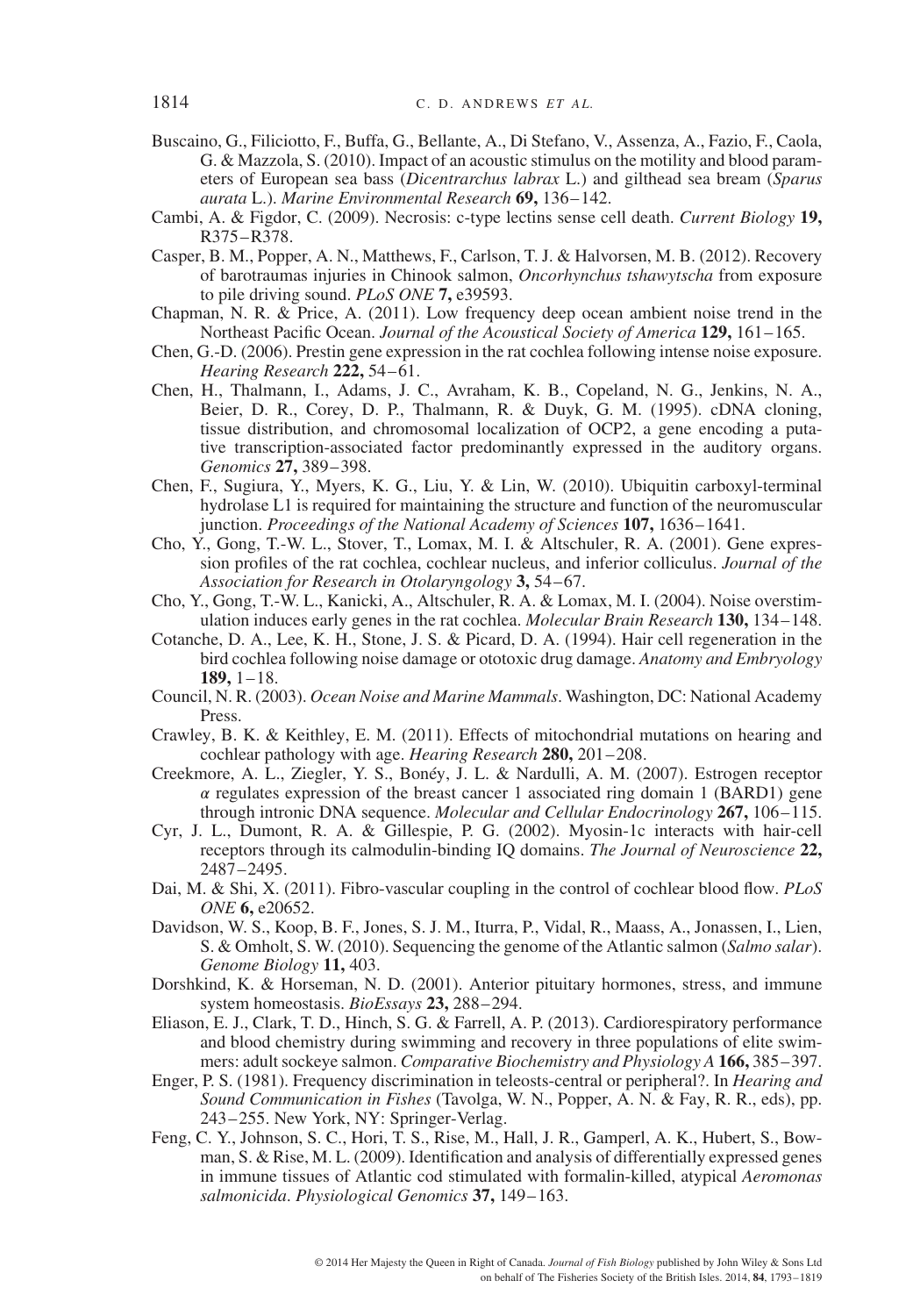- Fenner, B. J., Scannell, M. & Prehn, J. H. M. (2009). Identification of polyubiquitin binding proteins involved in NF-B signaling using protein arrays. *Biochimica et Biophysica Acta* **1794,** 1010–1016.
- Filiciotto, F., Giacalone, V. M., Fazio, F., Buffa, G., Piccione, G., Maccarrone, V., Di Stefano, V., Mazzola, S. & Buscaino, G. (2013). Effect of acoustic environment on gilthead sea bream (*Sparus aurata*): Sea and onshore aquaculture background noise. *Aquaculture* **414–415,**  $36 - 45$ .
- Finne, E. F., Cooper, G. A., Koop, B. F., Hylland, K. & Tollefsen, K. E. (2007). Toxicogenomic responses in rainbow trout (*Oncorhynchus mykiss*) hepatocytes exposed to model chemicals and a synthetic mixture. *Aquatic Toxicology* **81,** 293–303.
- Fleming, C. E., Saraiva, M. J. & Sousa, M. M. (2007). Transthyretin enhances nerve regeneration. *Journal of Neurochemistry* **103,** 831–839.
- Franklin, C. E., Davison, W. & McKenzie, J. C. (1993). The role of the spleen during exercise in the Antarctic teleost, *Pagothenia borchgrevinki*. *Journal of Experimental Biology* **174,** 381–386.
- Frolenkov, G. I., Belyantseva, I. A., Friedman, T. B. & Griffith, A. J. (2004). Genetic insights into the morphogenesis of inner ear hair cells. *Nature Reviews Genetics* **5,** 489–498.
- Furness, D. N., Karkanevatos, A., West, B. & Hackney, C. M. (2002). An immunogold investigation of the distribution of calmodulin in the apex of cochlear hair cells. *Hearing Research* **173,** 10–20.
- Gong, T.-W. L., Hegeman, A. D., Shin, J. J., Adler, H. J., Raphael, Y. & Lomax, M. I. (1996). Identification of genes expressed after noise exposure in the chick basilar papilla. *Hearing Research* **96,** 20–32.
- Gratton, M. A., Eleftheriadou, A., Garcia, J., Verduzco, E., Martin, G. K., Lonsbury-Martin, B. L. & Vázquez, A. E. (2011). Noise-induced changes in gene expression in the cochleae of mice differing in their susceptibility to noise damage. *Hearing Research* **277,** 211–26.
- Hall, J. R., Clow, K. A., Rise, M. L. & Driedzic, W. R. (2011). Identification and validation of differentially expressed transcripts in a hepatocyte model of cold-induced glycerol production in rainbow smelt (*Osmerus mordax*). *American Journal of Physiology – Regulatory, Integrative and Comparative Physiology* **301,** R995–R1010.
- Halvorsen, M. B., Casper, B. M., Woodley, C. M., Carlson, T. J. & Popper, A. N. (2012). Threshold for onset of injury in Chinook salmon from exposure to impulsive pile driving sounds. *PLoS ONE* **7,** e38968.
- Hanna, J. & Finley, D. (2007). A proteasome for all occasions. *FEBS Letters* **581,** 2854–2861.
- Hastings, M. C. (2008). Coming to terms with the effects of ocean noise on marine animals. *Acoustics Today* **4,** 22–34.
- Hastings, M. C., Popper, A. N., Finneran, J. J. & Lanford, P. J. (1996). Effect of low frequency underwater sound on hair cells of the inner ear and lateral line of the teleost fish *Astronotus ocellatus*. *Journal of the Acoustical Society of America* **99,** 1759–1766.
- Hastings, M. C., Reid, C. A., Grebe, C. C., Hearn, R. L. & Colman, J. G. (2008). The effects of seismic airgun noise on the hearing sensitivity of tropical reef fishes at Scott Reef, Western Australia. *Proceedings of the Institute of Acoustics* **30,** 102–110.
- Hatch, L. T. & Wright, A. J. (2007). A brief review of anthropogenic sound in the oceans. *International Journal of Comparative Psychology* **20,** 121–133.
- Hori, T. S., Gamperl, A. K., Afonso, L. O. B., Johnson, S. C., Hubert, S., Kimball, J., Bowman, S. & Rise, M. L. (2010). Heat-shock responsive genes identified and validated in Atlantic cod (*Gadus morhua*) liver, head kidney and skeletal muscle using genomic techniques. *BMC Genomics* **11,** 72–94.
- Hori, T. S., Gamperl, A. K., Booman, M., Nash, G. W. & Rise, M. L. (2012). A moderate increase in ambient temperature modulates the Atlantic cod (*Gadus morhua*) spleen transcriptome response to intraperitoneal viral mimic injection. *BMC Genomics* **13,** 431.
- Hsu, C.-J., Liu, T.-C. & Lin, K.-N. (1998). Effect of acoustic trauma on cytochrome oxidase activity in stria vascularis. *Journal of Oto-Rhino-Laryngology, Head and Neck Surgery* **60,** 314–317.
- Hu, B. H. & Henderson, D. (1997). Changes in F-actin labeling in the outer hair cell and the Deiters cell in the chinchilla cochlea following noise exposure. *Hearing Research* **110,** 209–218.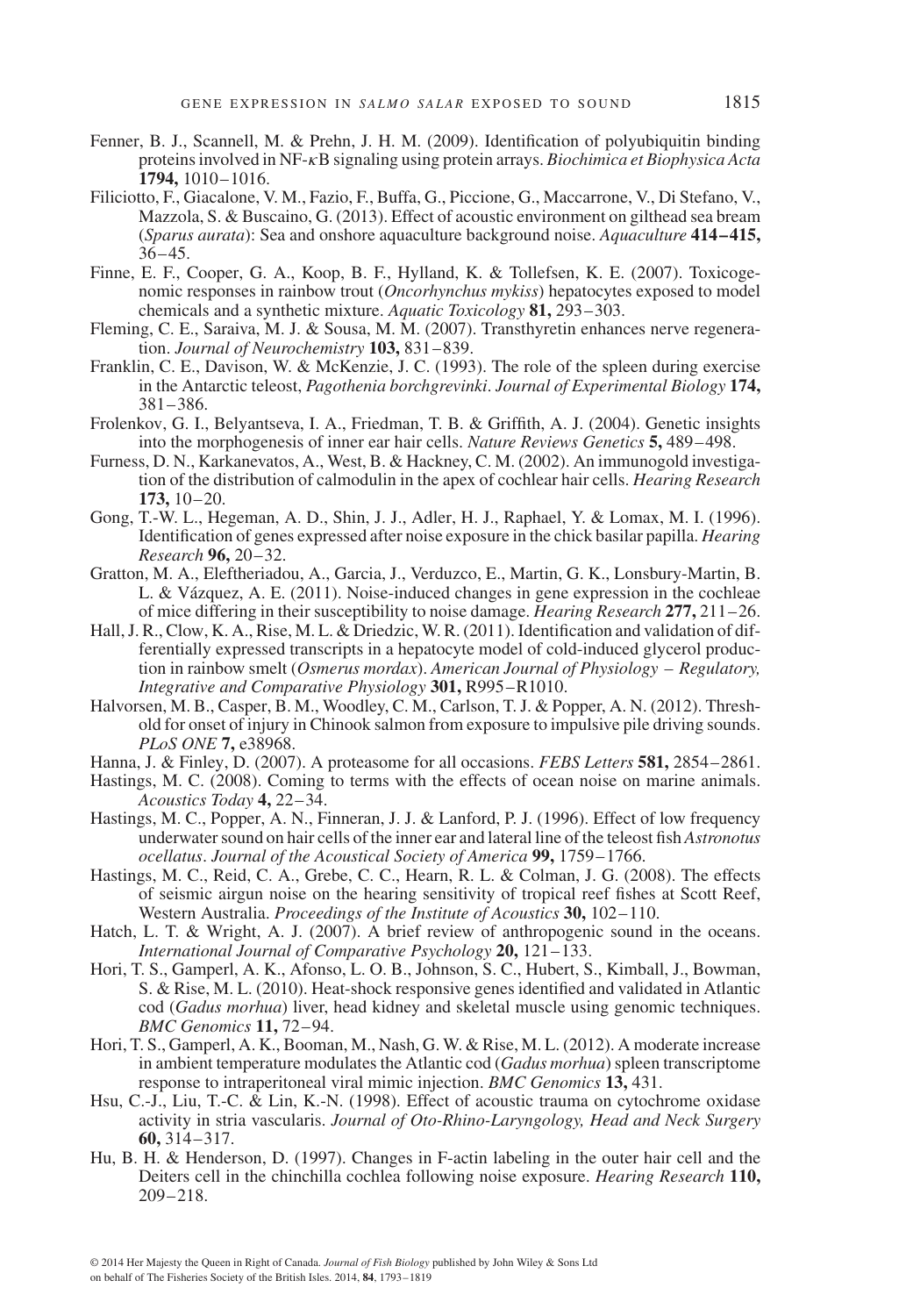- Hu, B. H., Guo, W., Wang, P. Y., Henderson, D. & Jiang, S. C. (2000). Intense noise-induced apoptosis in hair cells of guinea pig cochleae. *Acta Oto-laryngologica* **120,** 19–24.
- Hu, B. H., Henderson, D. & Nicotera, T. M. (2002). Involvement of apoptosis in progression of cochlear lesion following exposure to intense noise. *Hearing Research* **166,** 62–71.
- Hu, B. H., Henderson, D. & Yang, W. P. (2008). The impact of mitochondrial energetic dysfunction on apoptosis in outer hair cells of the cochlea following exposure to intense noise. *Hearing Research* **236,** 11–21.
- Kastelein, R. A., van der Heul, S., van der Veen, J., Verboom, W. C., Jennings, N., de Haan, D. & Reijnders, P. J. H. (2007). Effects of acoustic alarms, designed to reduce small cetacean bycatch in gillnet fisheries, on the behaviour of North Sea fish species in a large tank. *Marine Environmental Research* **64,** 160–180.
- Kelley, K. W., Weigent, D. A. & Kooijmand, R. (2007). Protein hormones and immunity. *Brain, Behavior, and Immunity* **21,** 384–392.
- Kirkegaard, M., Murai, N., Risling, M., Suneson, A., Järlebark, L. & Ulfendahl, M. (2006). Differential gene expression in the rat cochlea after exposure to impulse noise. *Neuroscience* **142,** 425–435.
- Lawson, J. W. (2009). The use of sound propagation models to determine safe distances from a seismic sound energy source. *DFO Canadian Science Advisory Secretariat Research Document* **2009/060**.
- Lecker, S. H., Goldberg, A. L. & Mitch, W. E. (2006). Protein degradation by the ubiquitin–proteasome pathway in normal and disease states. *Journal of the American Society of Nephrology* **17,** 1807–1819.
- Lewis, J. M., Hori, T. S., Rise, M. L., Walsh, P. J. & Currie, S. (2010). Transcriptome responses to heat stress in the nucleated red blood cells of the rainbow trout (*Oncorhynchus mykiss*). *Physiological Genomics* **42,** 361–373.
- Livak, K. J. & Schmittgen, T. D. (2001). Analysis of relative gene expression data using real-time quantitative PCR and the 2-[Delta][Delta]CT method. *Methods* **25,** 402–408.
- Lomax, M. I., Huang, L., Cho, Y., Gong, T.-W. L. & Altschuler, R. A. (2000). Differential display and gene arrays to examine auditory plasticity. *Hearing Research* **147,** 293–302.
- Lomax, M. I., Gong, T.-W. L., Cho, Y., Huang, L., Oh, S.-H., Adler, H. J., Raphael, Y. & Altschuler, R. A. (2001). Differential gene expression following noise trauma in birds and mammals. *Noise & Health* **3,** 19–35.
- McCammon, M. T., Epstein, C. B., Przybyla-Zawislak, B., McAlister-Henn, L. & Butow, R. A. (2003). Global transcription analysis of Krebs tricarboxylic acid cycle mutants reveals an alternating pattern of gene expression and effects on hypoxic and oxidative genes. *Molecular Biology of the Cell* **14,** 958.
- McCauley, R. D., Fewtrell, J. & Popper, A. N. (2003). High intensity anthropogenic sound damages fish ears. *Journal of the Acoustical Society of America* **113,** 638–642.
- Morris, K. A., Snir, E., Pompeia, C., Koroleva, I. V., Kachar, B., Hayashizaki, Y., Carninci, P., Soares, M. B. & Beisel, K. W. (2005). Differential expression of genes within the cochlea as defined by a custom mouse inner ear microarray. *Journal of the Association for Research in Otolaryngology* **6,** 75–89.
- Morrison, R. N., Cooper, G. A., Koop, B. F., Rise, M. L., Bridle, A. R., Adams, M. B. & Nowak, B. F. (2006). Transcriptome profiling the gills of amoebic gill disease (AGD)-affected Atlantic salmon (*Salmo salar* L.): a role for tumor suppressor p53 in AGD pathogenesis? *Physiological Genomics* **26,** 15–34.
- Nelson, R. F., Glenn, K. A., Zhang, Y., Wen, H., Knutson, T., Gouvion, C. M., Robinson, B. K., Zhou, Z., Yang, B., Smith, R. J. H. & Paulson, H. L. (2007). Selective cochlear degeneration in mice lacking the F-box protein, Fbx2, a glycoprotein-specific ubiquitin ligase subunit. *The Journal of Neuroscience* **27,** 5163–5171.
- Nicotera, T. M., Hu, B. H. & Henderson, D. (2003). The caspase pathway in noise-induced apoptosis of the chinchilla cochlea. *Journal of the Association for Research in Otolaryngology* **4,** 466–477.
- Nieukirk, S. L., Mellinger, D. K., Moore, S. E., Klinck, K., Dziak, R. P. & Goslin, J. (2012). Sounds from airguns and fin whales recorded in the mid-Atlantic Ocean, 1999–2009. *Journal of the Acoustical Society of America* **131,** 1102–1112.
- Op de Beeck, K., Schacht, J. & Van Camp, G. (2011). Apoptosis in acquired and genetic hearing impairment: the programmed death of the hair cell. *Hearing Research* **281,** 18–27.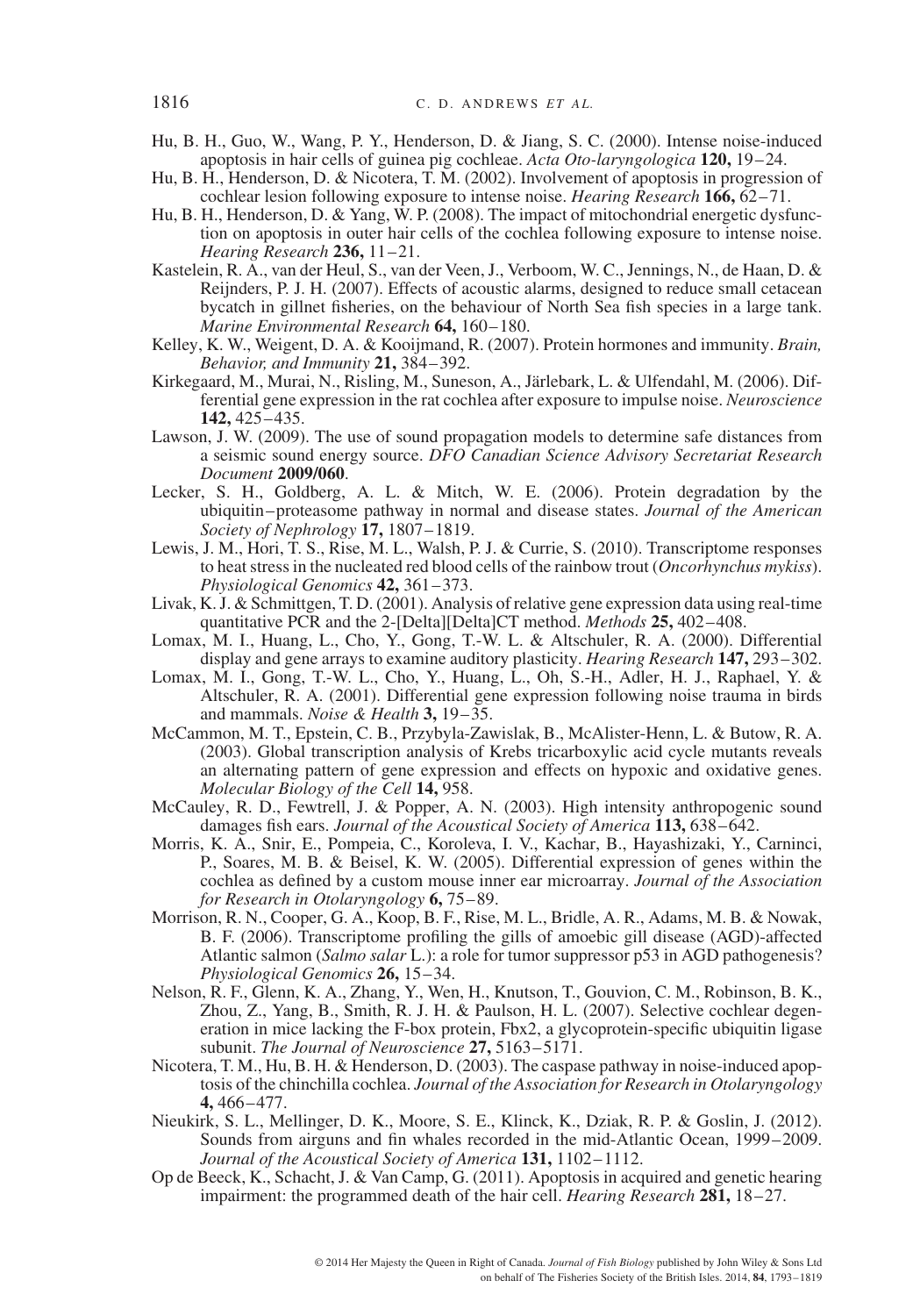- Ostergaard, E., Hansen, F. J., Sorensen, N., Duno, M., Vissing, J., Larsen, P. L., Faeroe, O., Thorgrimsson, S., Wibrand, F., Christensen, E. & Schwartz, M. (2007). Mitochondrial encephalomyopathy with elevated methylmalonic acid is caused by SUCLA2 mutations. *Brain* **130,** 853–861.
- Park, M.-H., Lee, H., Song, J. J., Chang, S. O. & Oh, S.-H. (2012). Increased activity of mitochondrial respiratory chain complex in noise-damaged rat cochlea. *Acta Oto-Laryngologica* **132,** S134–S141.
- Payne, J. F., Andrews, C. D., Fancey, L. L., Cook, A. L. & Christian, J. R. (2007). Pilot study on the effect of seismic air gun noise on lobster (*Homarus americanus*). *Canadian Technical Report of Fisheries and Aquatic Sciences* **2712**:v+46.
- Petit, C. & Richardson, G. P. (2009). Linking deafness genes to hair-bundle development and function. *Nature Neuroscience* **12,** 703–710.
- Pfaffl, M. W. (2001). A new mathematical model for relative quantification in real-time RT-PCR. *Nucleic Acids Research* **29,** e45.
- Pickering, A. D., Pottinger, T. G., Sumpter, J. P., Carragher, J. F. & Le Bail, P. Y. (1991). Effects of acute and chronic stress on the levels of circulating growth hormone in the rainbow trout, *Oncorhynchus mykiss*. *General and Comparative Endocrinology* **83,** 86–93.
- Popper, A. N. (2003). Effects of anthropogenic sounds on fishes. *Fisheries* **28,** 24–31.
- Popper, A. N. & Hastings, M. C. (2009). The effects of human-generated sound on fish. *Integrative Zoology* **4,** 43–52.
- Popper, A. N., Fewtrell, J., Smith, M. E. & McCauley, R. D. (2004). Anthropogenic sound: effects on the behavior and physiology of fishes. *Marine Technology Society Journal* **37,**  $35 - 40.$
- Popper, A. N., Smith, M. E., Cott, P. A., Hanna, B. W., MacGillivray, A. O., Austin, M. E. & Mann, D. A. (2005). Effects of exposure to seismic airgun use on hearing of three fish species. *Journal of the Acoustical Society of America* **117,** 3958–3971.
- Reddin, D. G. & Shearer, W. M. (1987). Sea-surface temperature and distribution of Atlantic salmon in the Northwest Atlantic Ocean. *Common Strategies of Anadromous and Catadromous Fishes* (Dadswell, M. J., Klauda, R. J., Moffitt, C. M., Saunders, R. L., Rulifson, R. A. & Cooper, J. E., eds), pp. 262–275. *American Fisheries Society Symposium* **1**.
- Richardson, W. J., Greene, C. R. Jr., Malme, C. I. & Thomson, D. H. (1995). *Marine Mammals and Noise*. San Diego, CA: Academic Press.
- Rise, M. L., Jones, S. R. M., Brown, G. D., von Schalburg, K. R., Davidson, W. S. & Koop, B. F. (2004). Microarray analyses identify molecular biomarkers of Atlantic salmon macrophage and hematopoietic kidney response to *Piscirickettsia salmonis* infection. *Physiological Genomics* **20,** 21–35.
- Rise, M. L., von Schalburg, K. R., Cooper, G. A. & Koop, B. F. (2007). Salmonid DNA microarrays and other tools for functional genomics research. In *Aquaculture Genome Technologies* (Liu, Z., ed), pp. 369–411. Ames, IA: Blackwell Publishing.
- Rise, M. L., Hall, J., Rise, M., Hori, T., Gamperl, A. K., Kimball, J., Hubert, S., Bowman, S. & Johnson, S. C. (2008). Functional genomic analysis of the response of Atlantic cod (*Gadus morhua*) spleen to the viral mimic polyriboinosinic polyribocytidylic acid (pIC). *Developmental and Comparative Immunology* **32,** 916–931.
- Rise, M. L., Hall, J. R., Rise, M., Hori, T. S., Browne, M., Gamperl, A. K., Hubert, S., Kimball, J., Bowman, S. & Johnson, S. C. (2010). Impact of asymptomatic nodavirus carrier state and intraperitoneal viral mimic injection on brain gene expression in Atlantic cod (*Gadus morhua*). *Physiological Genomics* **42,** 266–280.
- Ross, D. (2005). Ship sources of ambient noise. *IEEE Journal of Oceanic Engineering* **30,** 257–261.
- Saidel, W. M. & Crowder, J. A. (1997). Expression of cytochrome oxidase in hair cells of the teleost utricle. *Hearing Research* **109,** 63–77.
- Saigoh, K., Wang, Y.-L., Suh, J.-G., Yamanishi, T., Sakai, Y., Kiyosawa, H., Harada, T., Ichihara, N., Wakana, S., Kikuchi, T. & Wada, K. (1999). Intragenic deletion in the gene encoding ubiquitin carboxy-terminal hydrolase in gad mice. *Nature Genetics* **23,** 47–51.
- Sasaki, Y., Araki, T. & Milbrandt, J. (2006). Stimulation of nicotinamide adenine dinucleotide biosynthetic pathways delays axonal degeneration after axotomy. *The Journal of Neuroscience* **26,** 8484–8491.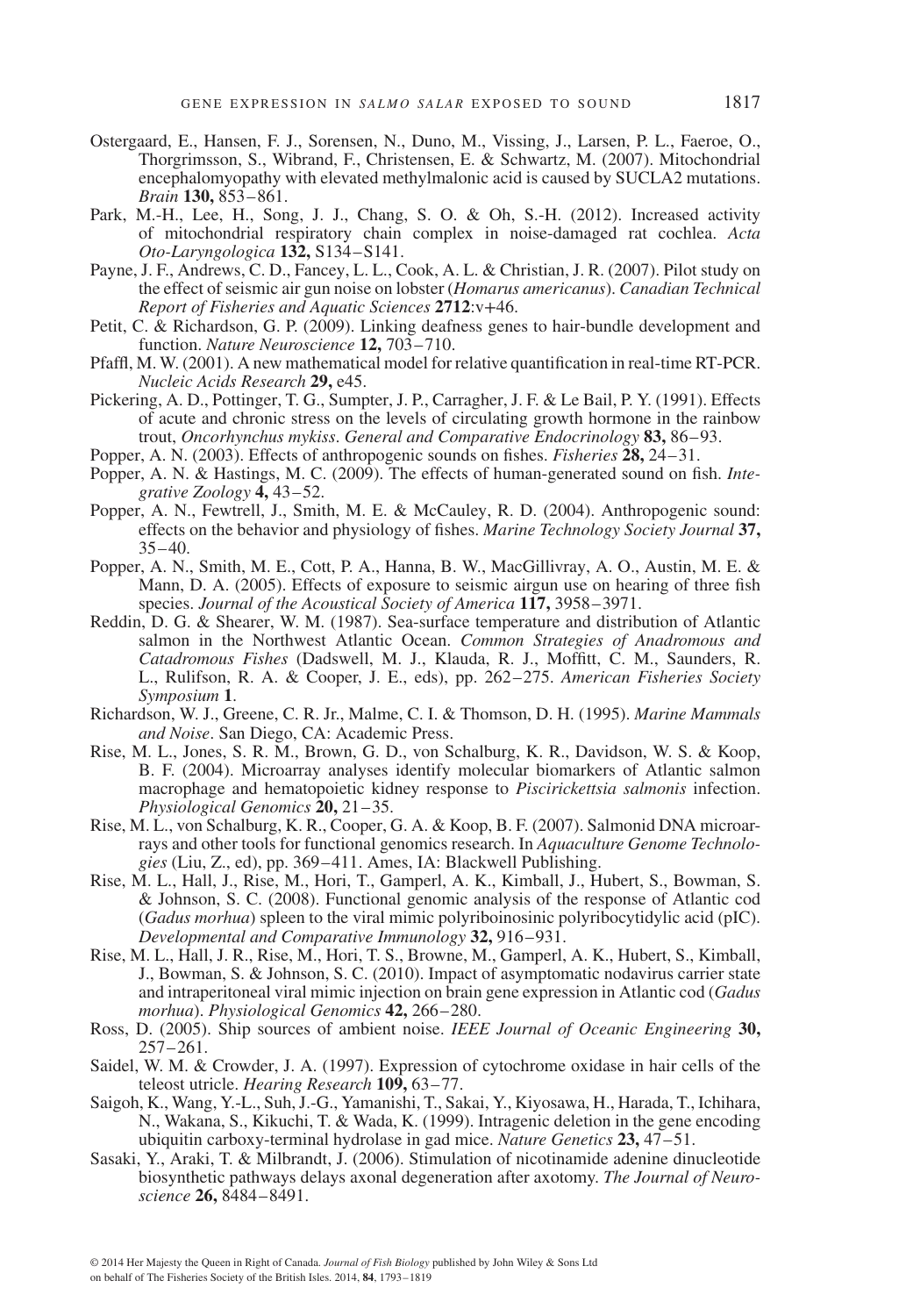- von Schalburg, K. R., Rise, M. L., Cooper, G. A., Brown, G. D., Gibbs, A. R., Nelson, C. C., Davidson, W. S. & Koop, B. F. (2005). Fish and chips: various methodologies demonstrate utility of a 16,006-gene salmonid microarray. *BMC Genomics* **6,** 126–133.
- Schuck, J. B. & Smith, M. E. (2009). Cell proliferation follows acoustically-induced hair cell bundle loss in the zebrafish saccule. *Hearing Research* **253,** 67–76.
- Schuck, J. B., Sun, H., Penberthy, W. T., Cooper, N. G. F., Li, X. & Smith, M. E. (2011). Transcriptomic analysis of the zebrafish inner ear points to growth hormone mediated regeneration following acoustic trauma. *BMC Neuroscience* **12,** 88.
- Slabbekoorn, H., Bouton, N., van Opzeeland, I., Coers, A., ten Cate, C. & Popper, A. N. (2010). A noisy spring: the impact of globally rising underwater sound levels on fish. *Trends in Ecology & Evolution* **25,** 419–427.
- Smith, M. E., Kane, A. S. & Popper, A. N. (2004). Noise-induced stress response and hearing loss in goldfish (*Carassius auratus*). *The Journal of Experimental Biology* **207,** 427–435.
- Smith, M. E., Coffin, A. B., Miller, D. L. & Popper, A. N. (2006). Anatomical and functional recovery of the goldfish (*Carassius auratus*) ear following noise exposure. *The Journal of Experimental Biology* **209,** 4193–4202.
- Smith, M. E., Schuck, J. B., Gilley, R. R. & Rogers, B. D. (2011). Structural and functional effects of acoustic exposure in goldfish: evidence for tonotopy in the teleost saccule. *BMC Neuroscience* **12,** 19.
- Song, J., Mann, D. A., Cot, P. A., Hanna, B. W. & Popper, A. N. (2008). The inner ears of northern Canadian freshwater fishes following exposure to seismic air gun sounds. *Journal of the Acoustical Society of America* **124,** 1360–1366.
- Sun, W., Zhang, L., Lu, J., Yang, G., Laundrie, E. & Salvi, R. (2008). Noise exposure-induced enhancement of auditory cortex response and changes in gene expression. *Neuroscience* **156,** 374–380.
- Sun, H., Lin, C.-H. & Smith, M. (2011). Growth hormone promotes hair cell regeneration in the zebrafish (*Danio rerio*) inner ear following acoustic trauma. *PLoS ONE* **6,** e28372.
- Taggart, R. T., McFadden, S. L., Ding, D.-L., Henderson, D., Jin, X., Sun, W. & Salvi, R. (2001). Gene expression changes in chinchilla cochlea from noise-induced temporary threshold shift. *Noise & Health* **3,** 1–18.
- Tempel, W., Rabeh, W. M., Bogan, K. L., Belensky, P., Wojcik, M., Seidle, H. F., Nedyalkova, L., Yang, T., Suave, A. A., Park, H.-W. & Brenner, C. (2007). Nicotinamide riboside kinase structures reveal new pathways to NAD+. *PLoS Biology* **5,** 2220–2230.
- Thalmann, I. (2001). Proteomics and the inner ear. *Disease Markers* **17,** 259–270.
- Thalmann, R., Henzl, M. T., Killick, R., Ignatova, E. G. & Thalmann, I. (2003). Toward an understanding of cochlear homeostasis: the impact of location and the role of OCP1 and OCP2. *Acta Oto-laryngologica* **123,** 203–208.
- Vollrath, M. A., Kwan, K. Y. & Corey, D. P. (2007). The micromachinery of mechanotransduction in hair cells. *Annual Review of Neuroscience* **30,** 339–365.
- Wang, J., Ruel, J., Ladrech, S., Bonny, C., van de Water, T. R. & Puel, J.-L. (2007). Inhibition of the c-Jun N-Terminal Kinase-mediated mitochondrial cell death pathway restores auditory function in sound-exposed animals. *Molecular Pharmacology* **71,** 654–666.
- Weilgart, L. S. (2007). A brief review of known effects of noise on marine mammals. *International Journal of Comparative Psychology* **20,** 159–168.
- Wilkinson, K. D. (1997). Regulation of ubiquitin-dependent processes by deubiquitinating enzymes. *The FASEB Journal* **11,** 1245–1256.
- Wilkinson, K. D., Lee, K., Deshpande, S., Duerksen-Hughes, P., Boss, J. M. & Pohl, J. (1989). The neuron-specific protein PGP 9.5 is a ubiquitin carboxyl-terminal hydrolase. *Science* **246,** 670–673.
- Wilkinson, K. D., Deshpande, S. & Larsen, C. N. (1992). Comparisons of neuronal (PGP 9.5) and non-neuronal ubiquitin C-terminal hydrolases. *Biochemistry Society Transactions* **20,** 631–637.
- Workenhe, S. T., Hori, T. S., Rise, M. L., Kibenge, M. J. T. & Kibenge, F. S. B. (2009). Infectious salmon anaemia virus (ISAV) isolates induce distinct gene expression responses in the Atlantic salmon (*Salmo salar*) macrophage/dendritic-like cell line TO, assessed using genomic techniques. *Molecular Immunology* **46,** 2955–2974.
- Wysocki, L. E., Davidson, J. W. III, Smith, M. E., Frankel, A. S., Ellison, W. T., Mazik, P. M., Popper, A. N. & Bebak, J. (2007). Effects of aquaculture production noise on hearing,